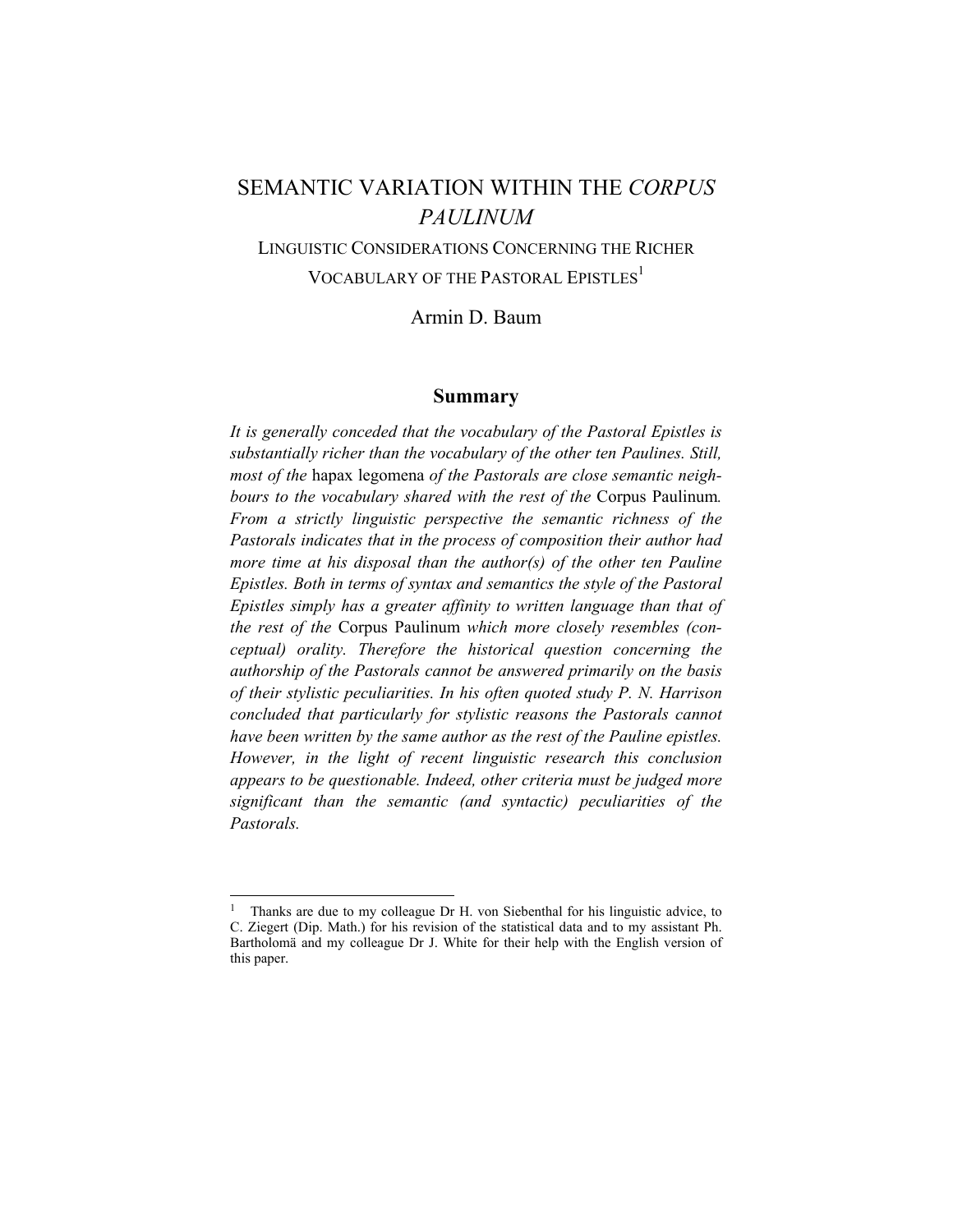The stylistic peculiarities of the Pastoral Epistles have been described in great detail for over a hundred years. Within German-speaking scholarship a work by H. J. Holtzmann published in 1880 has been of primary importance. In this monograph he dedicates one chapter to the style of these three Paulines that have been disputed since the days of Schleiermacher.<sup>2</sup> Of similar significance within English-speaking Pauline scholarship is the more recent and thorough work of P. N. Harrison.<sup>3</sup> The findings presented by Holtzmann and especially Harrison have been supplemented (and modified) by subsequent studies.

Harrison employed a unique method for displaying his results in his text of the Pastoral Epistles. All Greek words that also occur in the other ten Paulines are in normal print, whereas words that are used only in the Pastorals appear in colour (printed here in bold). Additionally, he has underlined (and thus highlighted) 'the extraordinary number of phrases … which coincide more or less closely … with Paul's own most characteristic expressions in the ten epistles' (Appendix IV):4

Titus 3:1-3: **Υπομίμνησκε** αὐτοὺς ἀρχαῖς <u>ἐξουσίαις</u> ὑποτάσσεσθαι, πειθαρχεῖν, πρὸς πᾶν ἔργον ἀγαθὸν ἑτοίµους εἶναι, μηδένα βλασφημεῖν, ἀμάχους εἶναι, <u>ἐπιεικεῖς</u>, πᾶσαν ένδεικνυμένους πραΰτητα πρὸς πάντας ἀνθρώπους. Ημεν γάρ ποτε καὶ ἡµεῖς ἀνόητοι, ἀπειθεῖς, πλανώµενοι, δουλεύοντες ἐπιθυµίαις καὶ ἡδοναῖς ποικίλαις, ἐν κακίᾳ καὶ φθόνῳ διάγοντες, στυγητοί, µισοῦντες ἀλλήλους.

In the present study I limit myself to one aspect of stylistic analysis, namely the vocabulary of the Pastoral Epistles. What follows in section 1 are some further considerations relevant to the issue at hand. In section 2 I offer a new explanatory model for discussion.

# **1. The Vocabulary of the Pastoral Epistles**

Since the time of Harrison, the statistical data concerning the peculiarities of the vocabulary of the Pastoral Epistles have been repeatedly collected and frequently discussed. Taking these collections

-

<sup>2</sup> H. J. Holtzmann, *Die Pastoralbriefe, kritisch und exegetisch behandelt* (Leipzig:

Engelmann, 1880): 84-118: 'Schreibweise und Sprachgebrauch' (chapter 7).<br><sup>3</sup> P. N. Harrison, *The Problem of the Pastoral Epistles* (London: OUP, 1921).<br><sup>4</sup> Harrison, *The Problem of the Pastoral Epistles*, 87-93, 185-98.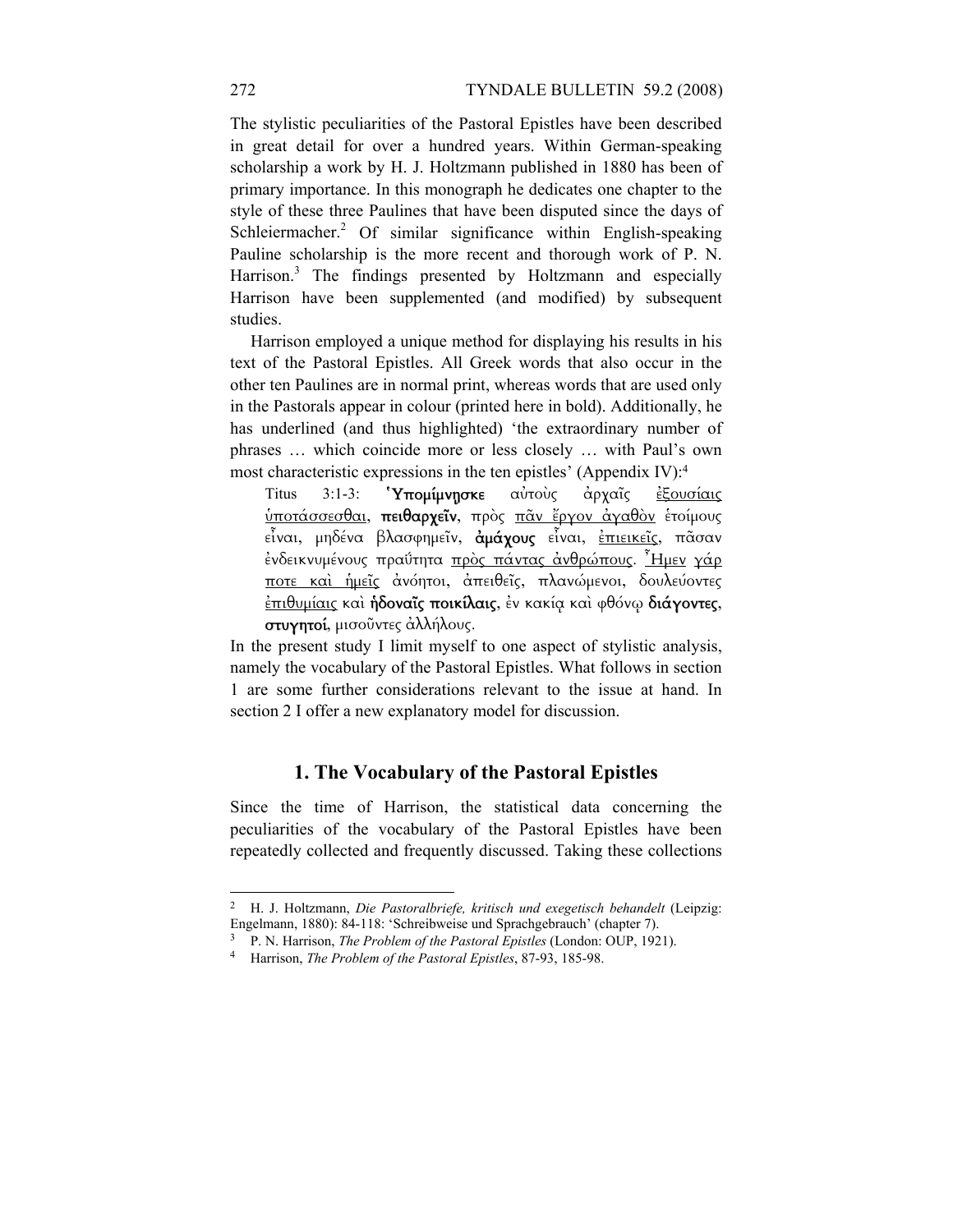as a starting point  $(1:1 \text{ und } 1:2)$  I initially focus on the relationship between the distinctive vocabulary (Sondergutvokabular) of the Pastoral Epistles and the vocabulary of the other ten Paulines (1:3). Subsequently, on the basis of Paul's Epistle to Titus, I try to delineate its semantic relationship to the ten Paulines as precisely as possible (1:4).

### *1.1 The Distinctive Vocabulary of the Pastoral Epistles*

The following data have been gathered from the 'Bible Works GNT Morphology Database'.5 They correspond extensively to those presented by M. B. O'Donnell.6 Differences with the results of R. N. Harrison<sup>7</sup> and R. Morgenthaler<sup>8</sup> are mostly due to the fact that the latter worked with older editions of the New Testament and also did not consider all proper nouns. On the whole, however, resulting statistical discrepancies are minor and do not affect the results.

The *Corpus Paulinum* contains thirteen letters. These thirteen letters contain a total of 32,408 words (columns 1-2). The entire vocabulary stock of the *Corpus Paulinum* amounts to a total of 2,621 words. Each letter contains a subset of this vocabulary stock. In the table below, the thirteen Paulines are listed according to their length. This arrangement shows that the semantic inventory of the letters is generally proportionate to their length (column 2). When one excludes the Pastorals the relationship between the other ten Paulines is, in fact, strictly proportional: the longer a letter, the more extensive its vocabulary. This pattern is broken by the Pastorals. Although they exhibit the similar relationships of proportionality among themselves, *the vocabulary stock of the Pastoral Epistles is greater than that of the non-Pastoral Paulines of comparable length*. In other words:

<sup>5</sup> *Bible Works for Windows Version 6.0* (Big Fork: Hermeneutika, 2003). 6 'Linguistic Fingerprints of Style by Numbers? The Use of Statistics in the Discussion of Authorship of New Testament Documents', *Linguistics and the New Testament: Critical Junctures* (JSNT.S 168; ed. by S. E. Porter and D. A. Carson; Sheffield: Academic, 1999): 206-62, here 233-34. O'Donnell presents a careful overview of the linguistic-statistical studies on the *Corpus Paulinum* in the twentieth century. For more details about the history of research cf. also K. J. Neumann, *The Authenticity of the Pauline Epistles in the Light of Stylostatistical Analysis* (SBL.DS 120; Atlanta: Scholars, 1990): 23-114 and A. E. Bird, 'The Authorship of the Pastoral Epistles – Quantifying Literary Style', RTR 56 (1997): 118-37.<br>
<sup>7</sup> Harrison, *The Problem of the Pastoral Epistles*, 158-59.<br>
<sup>8</sup> R. Morgenthaler, *Statistik des neutestamentlichen Wortschatzes* (Zürich: Gotthelf,

 $31982$ : 164.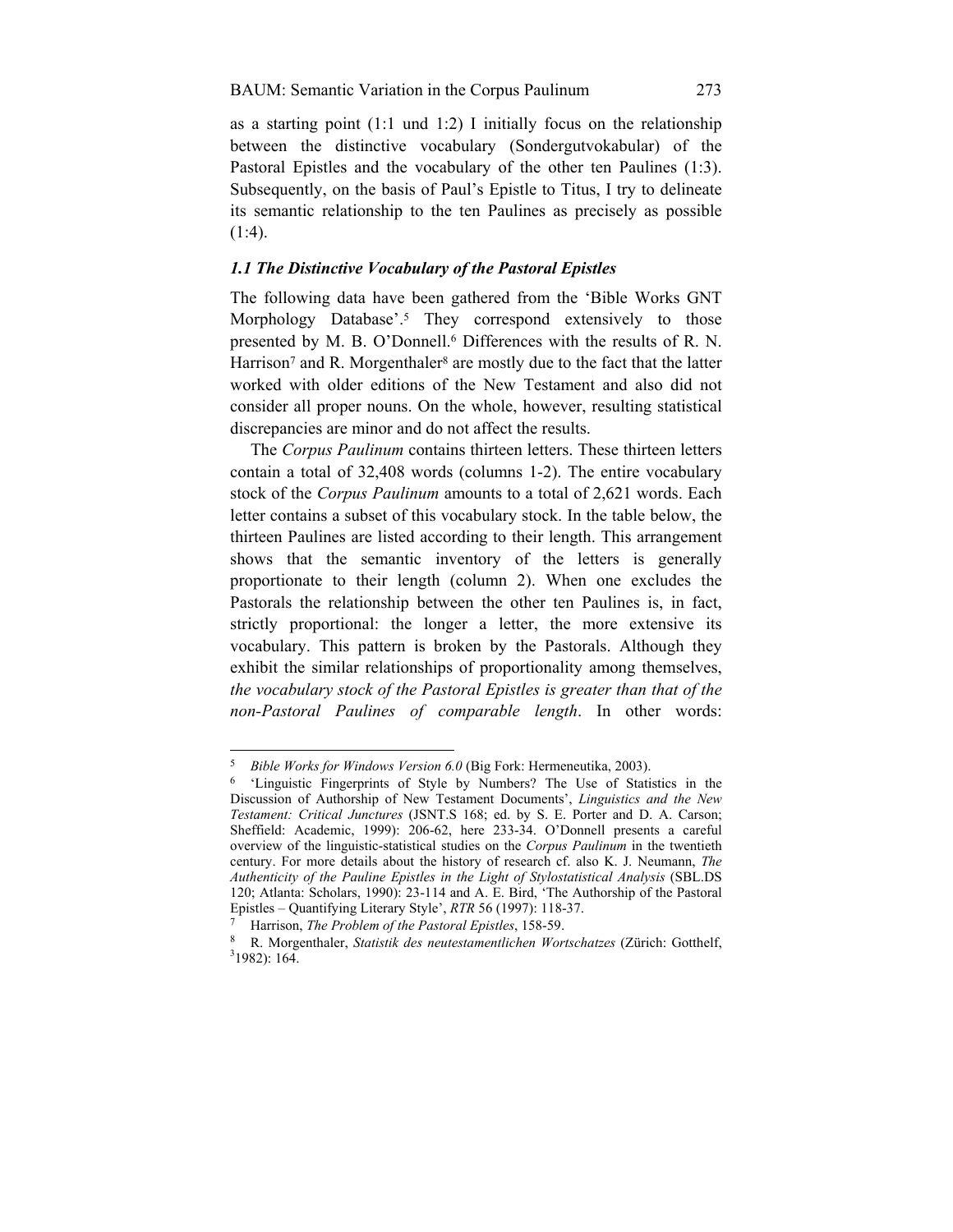1 Timothy has a larger vocabulary than Philippians, Galatians, and Ephesians, although it is shorter than any one of these three letters.

|          |           | $\alpha$ , and $\alpha$ is a set of $\alpha$ and $\beta$ and $\alpha$ and $\beta$ in the corpus 1 admitting |                | Semantic Vocabulary Words occurring in |      | Words occurring in    |
|----------|-----------|-------------------------------------------------------------------------------------------------------------|----------------|----------------------------------------|------|-----------------------|
|          | Inventory | (types)                                                                                                     |                | more than one letter                   |      | only one letter       |
|          | (tokens)  |                                                                                                             | (shared words) |                                        |      | (single letter words) |
| Rom.     | 7111      | 1055                                                                                                        | 781            | 74%                                    | 274  | 26%                   |
| 1 Cor.   | 6830      | 951                                                                                                         | 706            | 74%                                    | 245  | 26%                   |
| 2 Cor.   | 4477      | 779                                                                                                         | 602            | 77%                                    | 177  | 23%                   |
| Eph.     | 2422      | 527                                                                                                         | 443            | 84%                                    | 84   | 16%                   |
| Gal.     | 2230      | 520                                                                                                         | 430            | 83%                                    | 90   | 17%                   |
| Phil.    | 1629      | 440                                                                                                         | 365            | 83%                                    | 75   | 17%                   |
| 1 Tim.   | 1591      | 535                                                                                                         | 406            | 76%                                    | 129  | 24%                   |
| Col.     | 1582      | 429                                                                                                         | 365            | 85%                                    | 64   | 15%                   |
| 1 Thess. | 1481      | 362                                                                                                         | 327            | 90%                                    | 35   | 10%                   |
| 2 Tim.   | 1238      | 451                                                                                                         | 350            | 78%                                    | 101  | 22%                   |
| 2 Thess. | 823       | 249                                                                                                         | 228            | 92%                                    | 21   | $8\%$                 |
| Titus    | 659       | 298                                                                                                         | 249            | 84%                                    | 49   | 16%                   |
| Phlm.    | 335       | 140                                                                                                         | 130            | 93%                                    | 10   | 7%                    |
| Total    | 32408     | 2621                                                                                                        | 1267           |                                        | 1354 |                       |
|          |           |                                                                                                             |                |                                        |      |                       |
| Past.    | 3488      | 892                                                                                                         | 561            | 63%                                    | 331  | 37%                   |
| 1 Tim.   | 1591      | 535                                                                                                         | 361            | 67%                                    | 174  | 33%                   |
| $2$ Tim. | 1238      | 451                                                                                                         | 317            | 70%                                    | 134  | 30%                   |
| Titus    | 659       | 298                                                                                                         | 215            | 72%                                    | 83   | 28%                   |

**Semantic Inventory and Vocabulary in the Corpus Paulinum** 

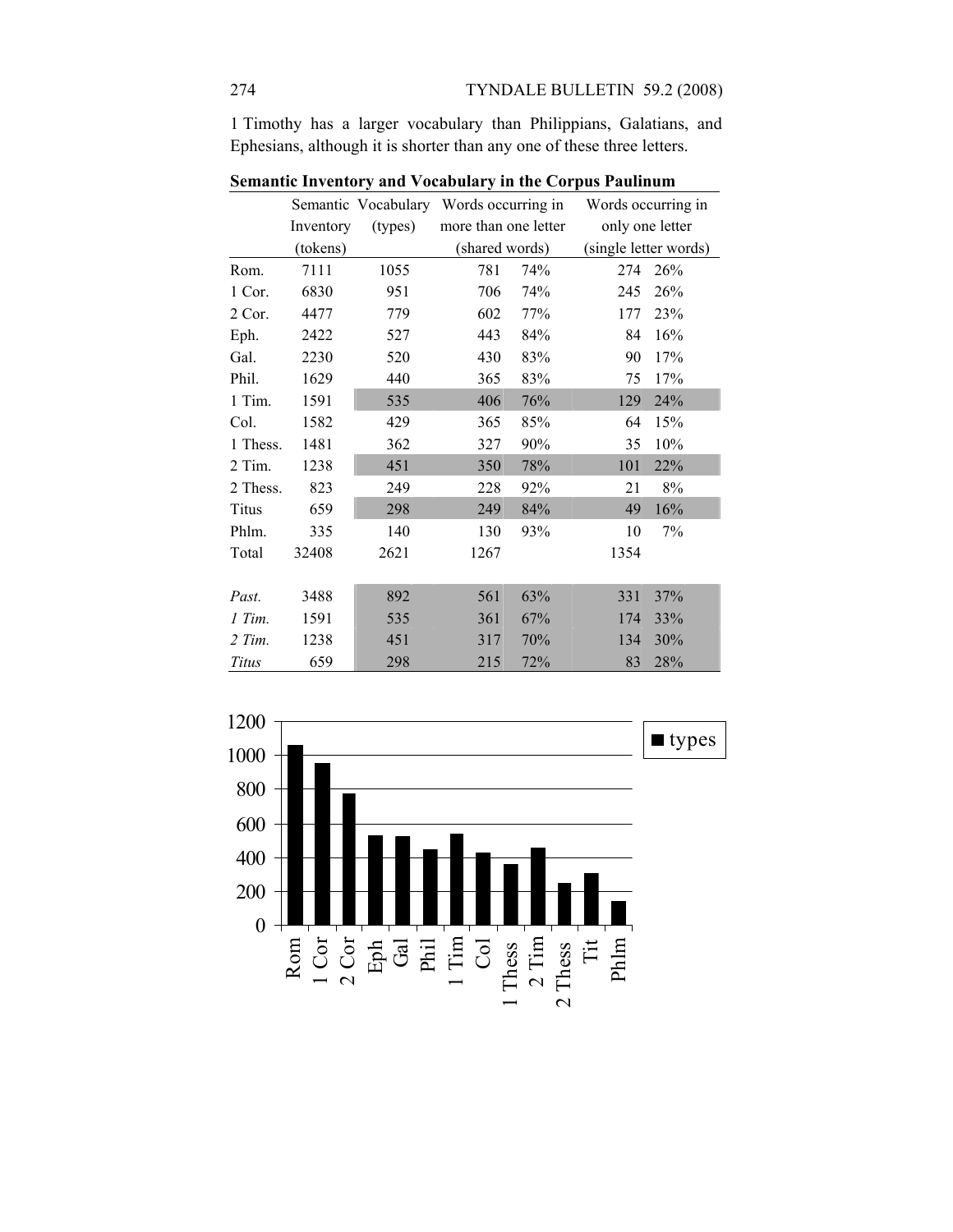2 Timothy uses more words than 1 Thessalonians, Colossians and Philippians, although it is shorter than these letters. And Titus has a richer vocabulary stock than 2 Thessalonians, although it is considerably shorter. The following diagram makes this quite clear.

With regard to the relationship between semantic inventory and vocabulary as seen in the other ten letters of the *Corpus Paulinum*, the Pastoral Epistles would only fit in if their respective word counts were significantly smaller. Instead of 535 different words, 1 Timothy should only contain about 435. We would expect 2 Timothy to contain about 350 different words, rather than 451. And in Titus there should only be about 235 instead of the now 298 different words. What the numbers regarding the vocabulary of the Pastoral Epistles would need to look like in order to correspond to those of the ten other Paulines is displayed in the lower half of the table below ('Semantic Inventory and Vocabulary in the Pastoral Epistles').

Let us return to the table from which we started regarding the 'Semantic Inventory and Vocabulary in the *Corpus Paulinum*': 1,267 words of the Pauline vocabulary stock of 2,621 words, i.e. approximately one half, are used in more than one of Paul's letters (columns 4-5). The longer the letter, the smaller the percentage of these shared words with respect to its total vocabulary stock. Thus Philemon shares ninety-three percent of its vocabulary with at least one other letter, whereas the slightly longer 2 Thessalonians shares only ninetytwo percent and so on. In this regard, we find a continuous progression within the ten letters of the *Corpus Paulinum*. Within the three Pastoral Epistles, the number of shared words in the total vocabulary stock is also inversely proportional to its length. However, the number of the shared words in the vocabulary stock of each letter is generally much lower than in the other ten Paulines. All this is to say that the percentage of the shared words in the Pastoral Epistles (highlighted in grey) diverges from the verifiable pattern of the other letters as well.

These results correspond to the data concerning words that occur in only one letter of the *Corpus Paulinum* (columns 6-7). Each of Paul's letters contains a fair number of words that do not occur in any of the other twelve letters. One may designate those words as the distinctive vocabulary of each Pauline letter. The share of these single letter words in the vocabulary of any particular letter increases in proportion to the length of the letter. This increase is not only verifiable in the ten letters, but also in the Pastoral Epistles. Within the Pastoral Epistles, however,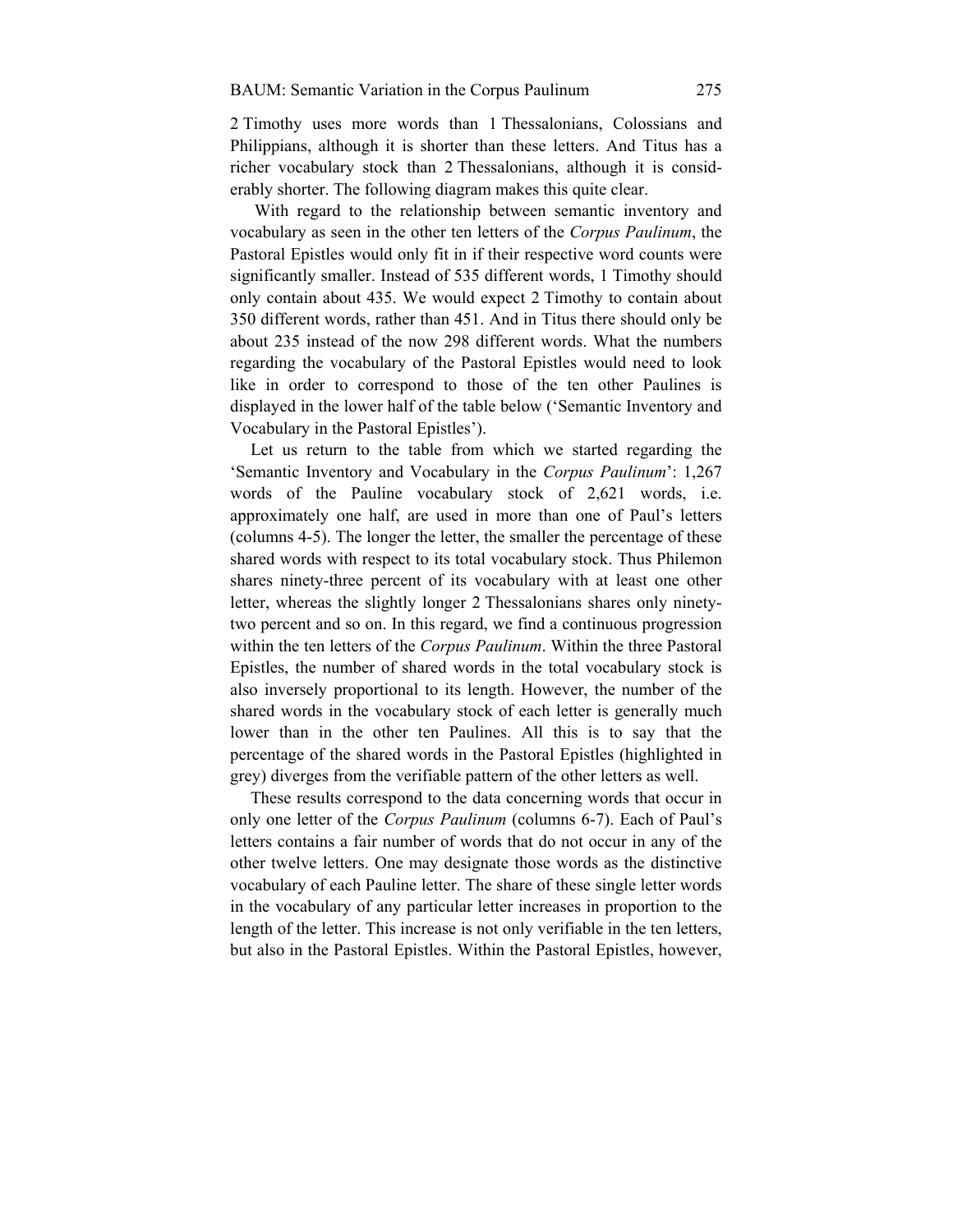the share of distinctive words in the particular vocabulary is much higher compared to the other letters in the *Corpus Paulinum*. While the share of distinctive words in the vocabulary of Philippians is only seventeen percent, distinctive words in 1 Timothy (which is about the same length as Phil.) make up twenty-four percent of the total. Similar observations can be made when we compare 2 Timothy and Titus to letters of about the same length.

If one treats the three Pastoral Epistles as one letter, the results are similar (cf. the lower part of the above table 'Semantic Inventory and Vocabulary in the *Corpus Paulinum*'). Although such a letter would not even be half as long as Romans, it would have a much higher share of single letter words (that only occur in the three Pastoral Epistles) than Romans.

In order to adjust the vocabulary of the Pastoral Epistles to the one of the other ten Paulines one would have to slightly reduce the number of the shared words. The number of the Pastoral letter words, however, would need to be considerably lower. Instead of 129, 1 Timothy should only have seventy Pastoral-letter words, 2 Timothy only forty-two instead of 101 and Titus nineteen instead of forty-nine. A letter made up of the three Pastoral Epistles should only contain 107 words not used in the other ten Paulines, instead of the actual 331. These theoretical numbers (presented between parentheses in the lower part of the table below) may convey an impression as to how the vocabulary of

|            | Semantic  | Vocab.  |                      | Words occurring in |                       | Words occurring in |
|------------|-----------|---------|----------------------|--------------------|-----------------------|--------------------|
|            | Inventory | (types) | more than one letter |                    | only one letter       |                    |
|            | (tokens)  |         |                      | (shared words)     | (single letter words) |                    |
| 1 Tim.     | 1591      | 535     | 406                  | 76%                | 129                   | 24%                |
| $2$ Tim.   | 1238      | 451     | 350                  | 78%                | 101                   | 22%                |
| Titus      | 659       | 298     | 249                  | 84%                | 49                    | 16%                |
| Past       | 3488      | 892     | 561                  | 63%                | 331                   | 37%                |
|            |           |         |                      |                    |                       |                    |
| $(1$ Tim.) | 1591      | (435)   | (365)                | (84%)              | (70)                  | (16%)              |
| (2 Tim.)   | 1238      | (350)   | (308)                | (88%)              | (42)                  | (12%)              |
| (Titus)    | 659       | (235)   | (216)                | (92%)              | (19)                  | (8%)               |
| (Past)     | 3488      | (562)   | (455)                | (81%)              | (107)                 | (19%)              |

**Semantic Inventory and Vocabulary in the Pastoral Epistles** 

the Pastoral Epistles differs from that of the other ten Paulines. *The share of distinct words in the vocabulary of the Pastoral Epistles is*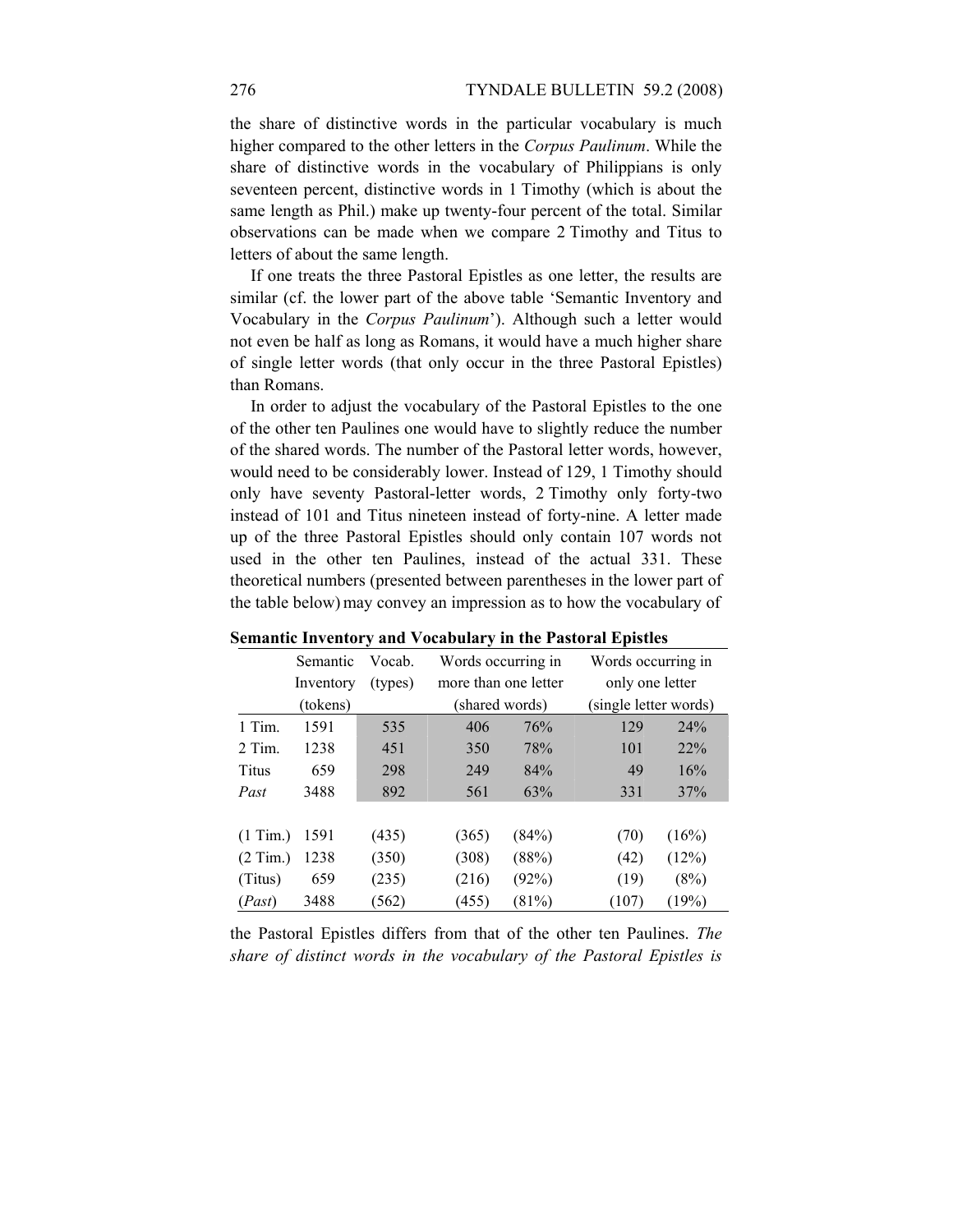*about twenty percent higher than what one would expect when compared to the distinct words within the ten other Paulines.*

## *1.2 The Share of Distinct Words in the Semantic Inventory of the Pastoral Epistles*

Those words of the Pauline vocabulary stock that only occur in one Pastoral Epistle or only in this epistolary group, are for the most part not used only once, but twice or more within these letters. The following table shows that the 129 distinctive words of 1 Timothy occur a total of 149 times and the 331 distinctive words of the Pastoral Epistles occur 460 times in these three letters (columns 4 and 6).

If one relates these data about the frequency of distinctive words to the semantic inventory of each particular letter, one can calculate the percentage of distinctive words within that letter. For example, the text of 1 Timothy contains a total of nine percent distinctive words, both 2 Timothy and Titus have eight percent. If one combines the Pastoral Epistles, the 460 distinctive words account for thirteen percent of the total of 3,488 words (column 7).

These data may be easily compared to the corresponding numbers for other Pauline letters of similar length (cf. the lower part of the following table). While the share of distinctive words in the text of 2 Timothy amounts to eight percent, the share of distinctive words in the text of the only slightly longer 1 Thessalonians adds up to only three percent (column 7). Taken as a whole, the share of distinctive words in the semantic inventory of the Pastoral Epistles is about five percentage points higher than within the ten other Paulines.

Overall, the vocabulary of the three Pastoral Epistles is therefore considerably richer than the vocabulary of the other ten Paulines. And *the semantic inventory of the Pastoral Epistles features a much higher percentage of distinctive words than the rest of the Pauline letters.*<sup>9</sup> Those exegetes who deny these stylistic peculiarities of the Pastorals<sup>10</sup> are certainly mistaken in this respect*.*

<sup>&</sup>lt;sup>9</sup> For further linguistic-statistical observations that affirm the special character of the Pastorals (which we have substantiated by means of the distinctive vocabulary) cf. K. Grayston and G. Herdan, 'The Authorship of the Pastorals in the Light of Statistical Linguistics', *NTS* 6 (1959-60): 1-15; D. L. Mealand, 'The Extent of the Pauline

Corpus: A Multivariate Approach', *JSNT* 59 (1995): 61-92.<br><sup>10</sup> E.g. J. J. O'Rourke, 'Some Considerations about Attempts at Statistical Analysis of the Pauline Corpus', *CBQ* 35 (1973): 483-90, here 483: 'the Pastorals do not stand out from the rest of the Paulines by the reason of the peculiarity of their vocabulary'; T. A.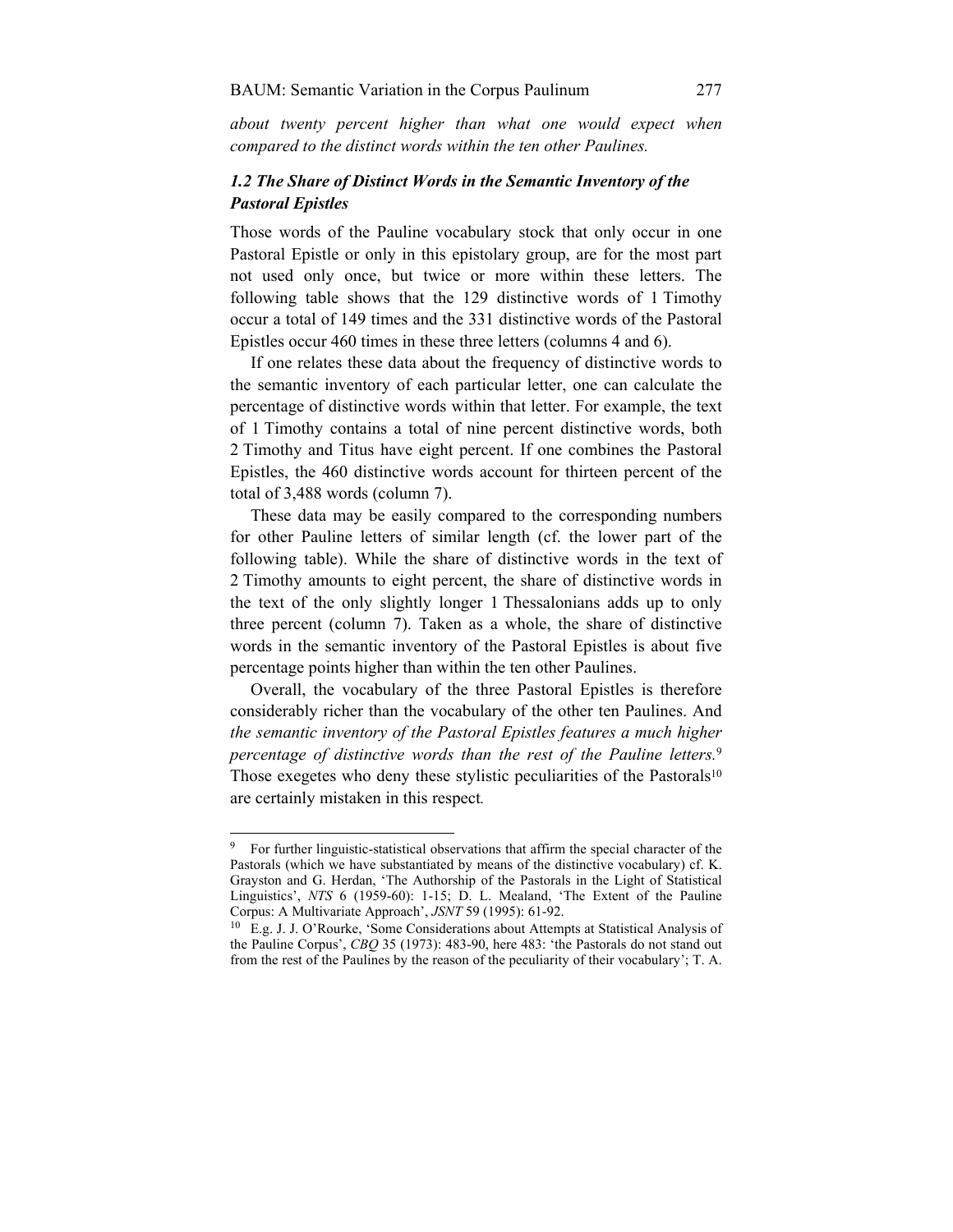|          | Vocab.  | Semantic  | Distinctive |     | Distinctive        |       |
|----------|---------|-----------|-------------|-----|--------------------|-------|
|          | (types) | Inventory | Vocabulary  |     | Semantic Inventory |       |
|          |         | (tokens)  | (types)     |     | (tokens)           |       |
| 1 Tim.   | 535     | 1591      | 129         | 24% | 149                | 9%    |
| 2 Tim.   | 451     | 1238      | 101         | 22% | 105                | 8%    |
| Titus    | 298     | 659       | 49          | 16% | 53                 | 8%    |
| Past     | 892     | 3488      | 331         | 37% | 460                | 13%   |
|          |         |           |             |     |                    |       |
| Col.     | 429     | 1582      | 64          | 15% | 69                 | $4\%$ |
| 1 Thess. | 362     | 1481      | 35          | 10% | 39                 | 3%    |
| 2 Thess. | 249     | 823       | 21          | 8%  | 24                 | 3%    |
| 2 Cor.   | 779     | 4477      | 177         | 23% | 243                | $5\%$ |

**Distinctive Vocabulary and Distinctive Semantic Inventory in the**  *Corpus Paulinum*

### *1.3 The Semantic Richness of the Pastoral Epistles*

With regard to most of the distinctive words of the Pastoral Epistles, one may easily identify semantic neighbours within the other ten Pauline Epistles (in which those words do not occur). In certain contexts these semantic neighbours correspond to the same real-world referents. In what follows we will also use the term (pragmatic) synonyms. In the relevant contexts these synonyms are interchangeable with the distinctive words used in the Pastoral Epistles. For compiling such a list of synonyms the lexicon edited by J. P. Louw and E. A. Nida is especially helpful since it arranges the New Testament vocabulary according to 'semantic domains'.11

In many cases the Pastoral Epistles use two or more (roughly) synonymous words in order to describe an entity for which the other ten Paulines only use one word. For instance, whereas the ten Paulines only know of the word προσευχή (12) to designate prayer, the Pastoral Epistles use not only προσευχή (2) but also the word ἔντευξις (2). This richness of (pragmatic) synonyms is especially striking when it

 $\overline{a}$ 

Robinson, 'Grayston and Herdan's "C" Quantity Formula and the Authorship of the Pastoral Epistles', *NTS* 30 (1984): 282-93, here 286: 'the marked difference between the "C" quantities of the Pastorals and of the Paulines all but vanishes when each epistle is considered individually'; E. Linnemann, 'Echtheitsfragen und Vokabelstatistik', *JETh* 10 (1996): 87-109, here 97: '… that the Pastoral Epistles are

<sup>&</sup>lt;sup>11</sup> Greek-English Lexicon of the New Testament Based on Semantic Domains (2 vols.; New York: UBS, 1988).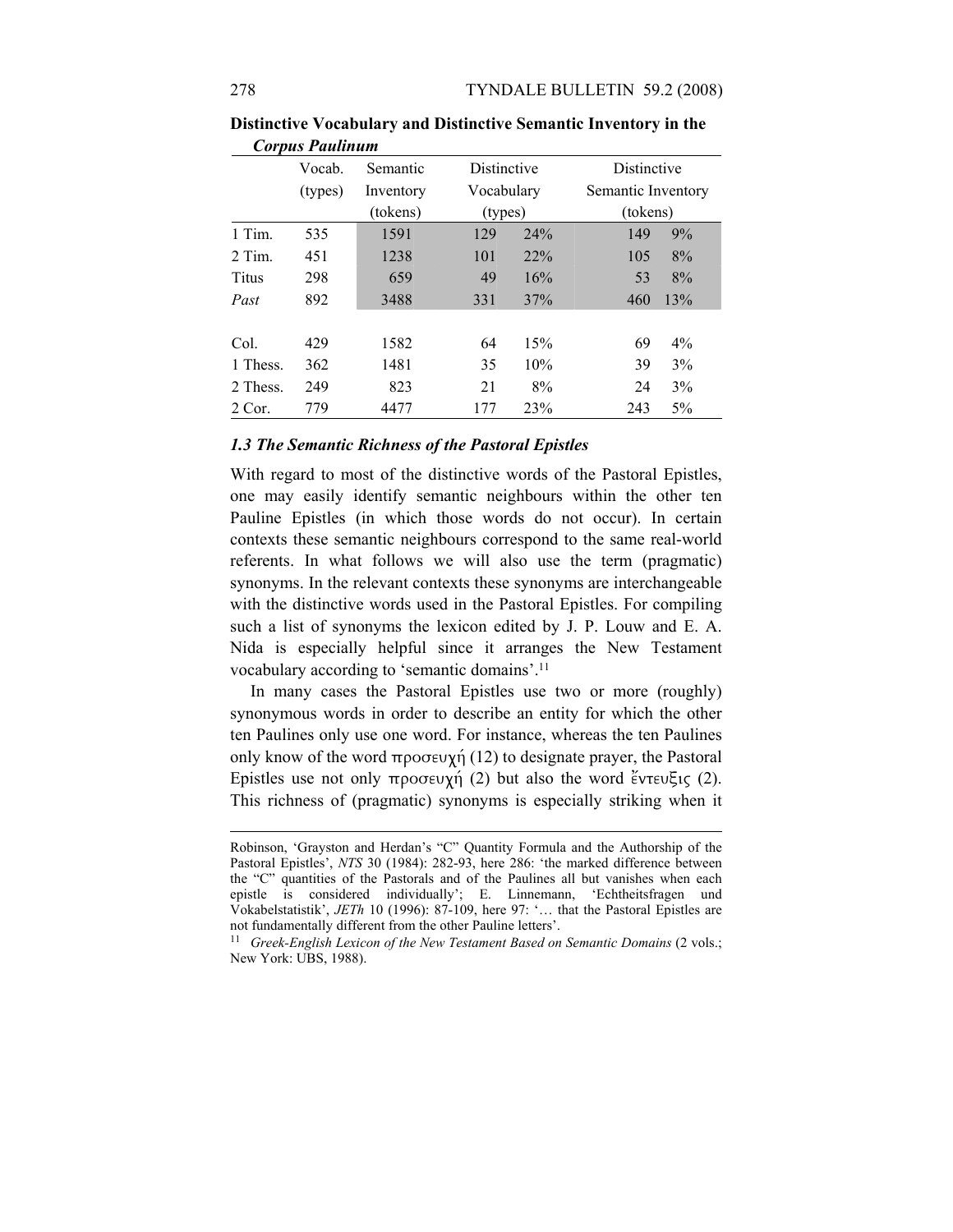comes to adjectives. In addition to άγιος (72/4) the Pastorals also use ἱεροπρεπής (0/1) and ὅσιος (0/2).12 For the semantic domain 'good' the Pastorals are familiar with up to fifteen Greek adjectives.

Besides those instances in which the Pastoral Epistles adopt a word also used in the other ten Paulines and supplement it with synonyms, there are other cases in which the Pastoral Epistles use a different word than the one attested in the rest of Paul's letters. Instead of πλάνος (1/0) the Pastorals have φρεναπάτης (0/1). And instead of άρπάζω (3/0), κλέπτω (5/0) and συλάω (1/0) they only use the verb νοσφίζοµαι (0/1).

As a general rule the following is true: For each basic form of a word in the Pastorals one may find the basic form of another single word as a synonym in the other ten Paulines. Sometimes, however, not just single words, but phrases comprised of several words are synonymous. Besides διὰ τοῦτο (10/2) and τούτου χάριν (2/1) the Pastorals also employ δι' ἣν αἰτίαν (0/3). Instead of τὰ λοιπά (1/0) the Pastorals use τὰ λείποντα  $(0/1)$ . Titus contains eighty-three words that occur only in the Pastoral Epistles. In the list below numbers denote the frequency of the particular word within Titus. Those fortynine words that occur in Titus only are marked with an asterisk:

| 1* αίρετικός    | 1* αὐθάδης        | 1* επιστομίζω     |
|-----------------|-------------------|-------------------|
| 1 αίσχροκερδής  | 1* αυτοκατάκριτος | 2* επιφαίνω       |
| αίτία           | 1* ἀφθορία        | εὐσέβεια          |
| 1* ακατάγνωστος | 1* άψευδής        | 1 εὐσεβῶς         |
| 1 ἄμαχος        | 1* βδελυκτός      | $1*$ ζηνᾶς        |
| 1 ανατρέπω      | 1 γενεαλογία      | 1 ζήτησις         |
| 2 ανυπότακτος   | 1 δεσπότης        | $1*$ ήδονήν       |
| 1* ανωφελής     | 1 διαβεβαιόσμαι   | $1*$ θηρίον       |
| 1 απολείπω      | διάγω             | 1* ιεροπρεπής     |
| 1 άργός         | 1* έγκρατής       | 1* ιουδαϊκός      |
| 2 αρνέομαι      | 1* έκστρέφω       | 1* καλοδιδάσκαλος |
| 1* αρτεμᾶς      | 1* επιδιορθόω     | 1*κατάστημα       |
|                 |                   |                   |
|                 |                   |                   |

<sup>&</sup>lt;sup>12</sup> The number in front of the slash names the frequency of a word in the ten Paulines, the number after the slash names the frequency of the same word within the Pastoral Epistles.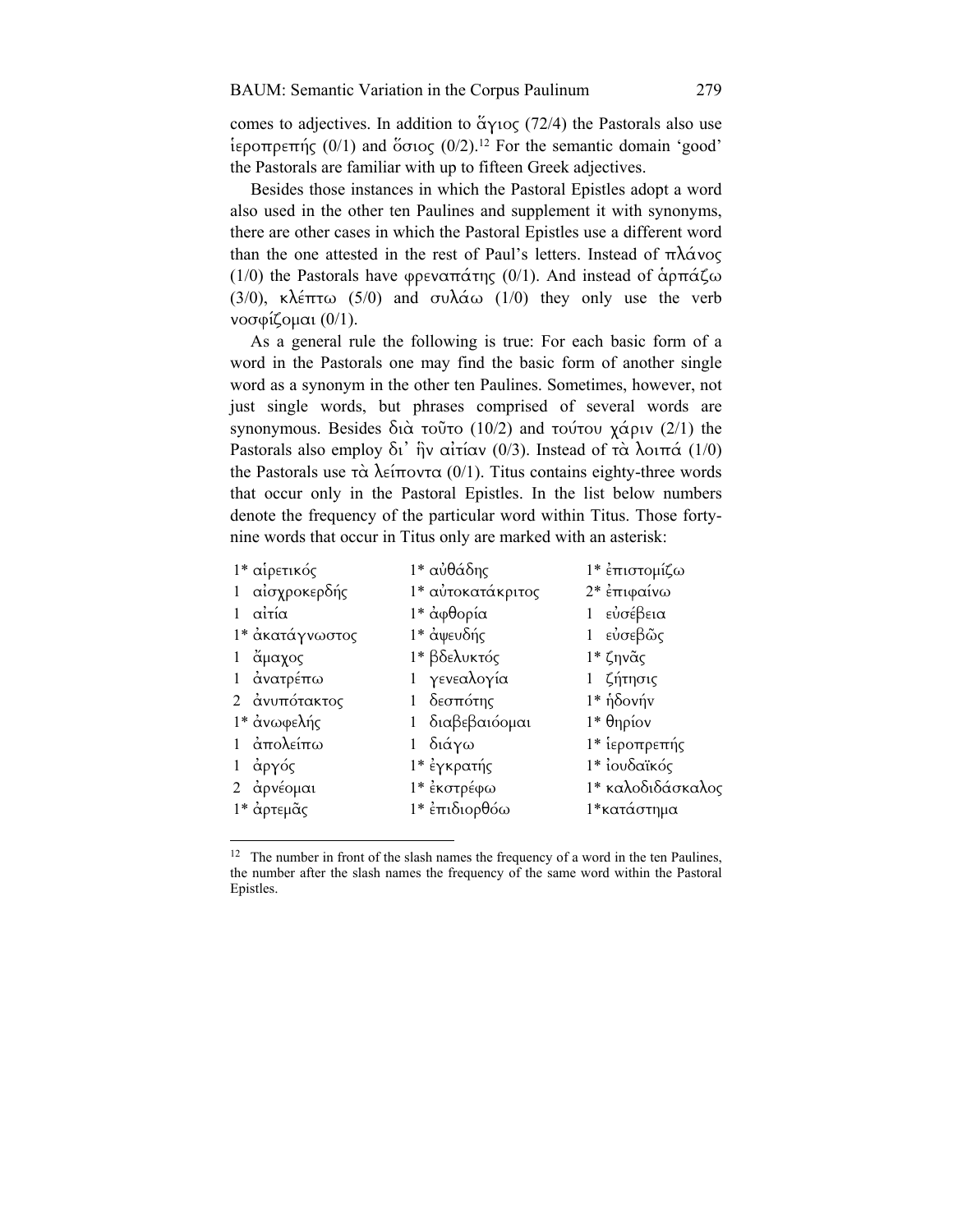### 280 TYNDALE BULLETIN 59.2 (2008)

| 1 κατηγορία                      | 1* όργίλος       | 1* σωτήριος    |
|----------------------------------|------------------|----------------|
| 1 κοσμέω                         | $1\degree$ όσιος | 1* σωφρονίζω   |
| 1* κοσμικός                      | 1* παλιγγενεσία  | 1* σωφρόνως    |
| 1* κρής                          | 1 παραιτέομαι    | 3 σώφρων       |
| 1* κρήτη                         | 1 πάροινος       | 4 ὑγιαίνω      |
| $2^*$ λείπω                      | 1* πειθαρχέω     | 1* ὑγιής       |
| 1* λυτρόω                        | 1 περιΐστημι     | 1 υπομιμνήσκω  |
| 1 μαρτυρία                       | 1* περιούσιος    | 1* φιλάγαθος   |
| 1* ματαιολόγος                   | 1* περιφρονέω    | 1* φίλανδρος   |
| 2* μιαίνω                        | 1 πλήκτης        | 1* φιλανθρωπία |
| $1 \mu\tilde{\upsilon}\theta$ ος | 1 ποικίλος       | 1 φιλόξενος    |
| 1 νηφάλιος                       | 1 πρεσβύτερος    | 1* φιλότεκνος  |
| 1* νικόπολις                     | 1* πρεσβῦτις     | 1* φρεναπάτης  |
| 2* νομικός                       | 1 προσέχω        | 1* φροντίζω    |
| 1* νοσφίζω                       | 1 σεμνότης       | 1 ώφέλιμος     |
| 1* οίκουργός                     | 1* στυγητός      |                |

The search within the other ten Paulines for semantic neighbours or pragmatic synonyms that match the distinctive words of the Pastoral Epistles used in Titus yields the following results: For more than seventy out of the total of eighty-three distinctive words one can easily find synonyms within the rest of Paul's letters. Those words used in the *Corpus Paulinum* but only attested within the Pastoral Epistles (i.e. the distinctive words of the Pastoral Epistles) are listed in bold print in the middle column of the following table. Those words not printed in bold are therefore synonyms taken from the corresponding 'semantic domain' according to Louw-Nida. The numbers in the first two columns indicate how frequently a word occurs in the ten Paulines or the three Pastorals respectively. The abbreviation 'Tit' indicates which of the words printed in bold belongs to the eighty-three distinctive words of the Pastorals that are actually attested in Titus. Those words in the middle column which belong to the forty-nine single letter words only attested in Titus are marked with an asterisk. The English translations are taken from Louw-Nida's *Greek-English Lexicon of the New Testament Based on Semantic Domains*. The synonymous Greek words are in alphabetical order within each semantic domain. The semantic domains are arranged by the alphabetical order of the first distinctive word (in bold print).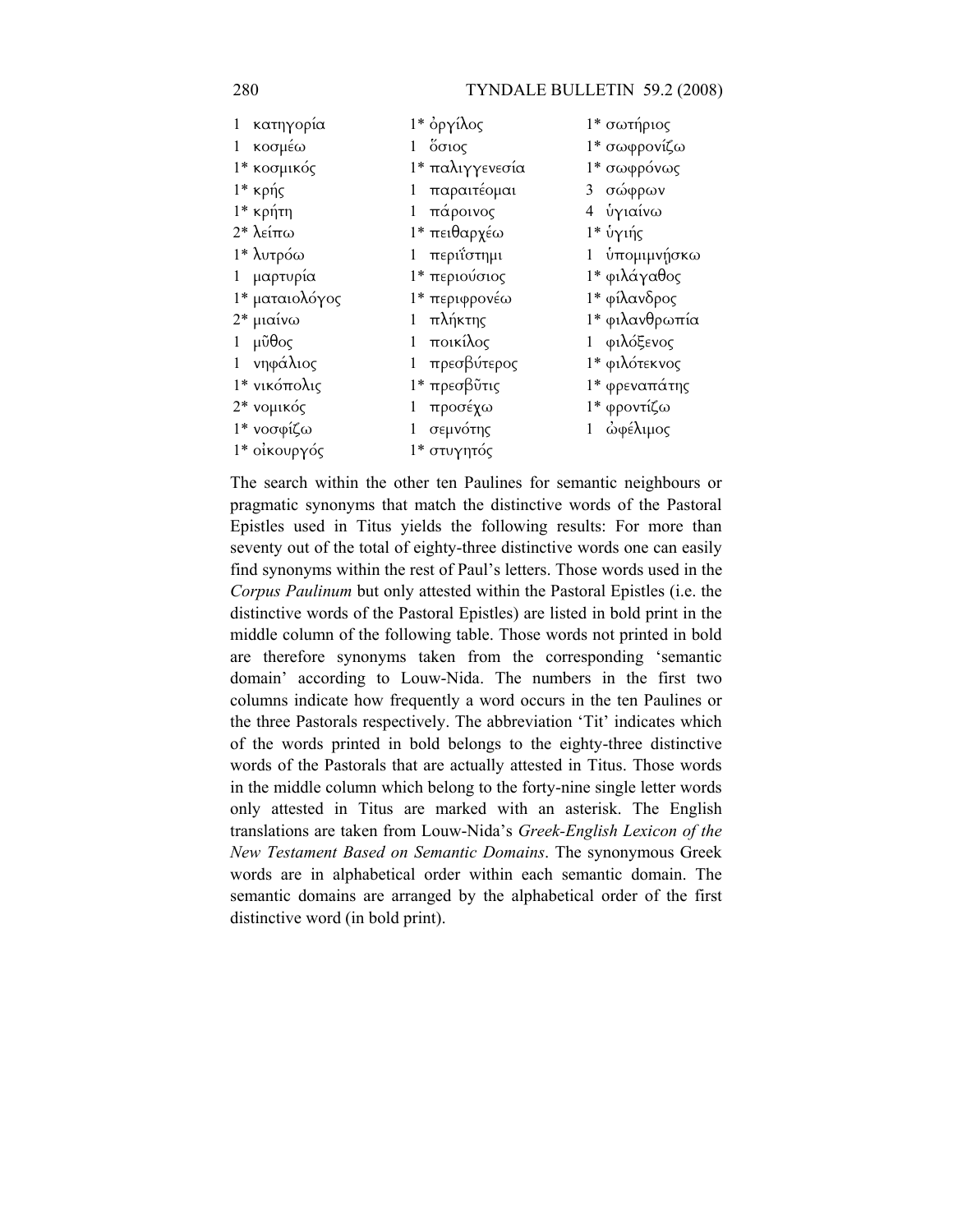BAUM: Semantic Variation in the Corpus Paulinum 281

| 10 Paulines        | 3 Pastoral Epistles        |                                    |
|--------------------|----------------------------|------------------------------------|
|                    | άγωγή 1                    | behaviour                          |
| άναστροφή 2        | άναστροφή 1                | behaviour                          |
|                    | κατάστημα* 1 Tit.          | conduct, behaviour                 |
|                    | μετὰ <b>αἰδοῦς</b> 1       | with modesty, respect              |
| δικαίως 2          | δικαίως 1                  | right                              |
|                    | εὐσεβῶς 2 Tit.             | religious, devoted                 |
|                    | έν <b>σεμνότητι</b> 1      | with propriety, dignity, respect   |
|                    | μετὰ <b>σεμνότητος</b> 1   | with propriety, dignity, respect   |
|                    | αίρετικός* εἶναι 1 Tit.    | to be divisive                     |
|                    | <b>μάχομαι</b> 1           | to clash severely, struggle, fight |
| φιλόνεικος είναι 1 |                            | to be given to arguing             |
|                    | αίσχροκερδής 2 Tit.        | greedy for material profit         |
| πλεονέκτης 4       |                            | greedy person, covetous person     |
|                    | δι' ήν αίτίαν 3 Tit.       | therefore, for this reason         |
| διά τοῦτο 10       | διὰ τοῦτο 2                | therefore, for this reason         |
| τούτου χάριν 2     | τούτου χάριν 1             | therefore, for this reason         |
|                    | <b>ἄμαχος</b> εἶναι 2 Tit. | to be peaceful                     |
| εἰρήνην ποιέω      |                            | to make peace                      |
| είρηνοποιέω        |                            | to make peace                      |
|                    | άνατρέπω 2 Tit.            | to turn over, upset, overturn      |
| άπόλλυμι 2         |                            | to destroy, cause destruction      |
| καταλύω 3          |                            | to tear down, destroy              |
| φθείρω 6           |                            | to ruin, destroy                   |
| άνομος 4           | άνομος 1                   | lawless                            |
|                    | άνόσιος 2                  | impious, unholy                    |
|                    | άνυπότακτος 3 Tit.         | disobedient, not subject to        |
| άπειθής 1          | άπειθής 3                  | disobedient                        |
| άσεβής 2           | άσεβής 1                   | ungodly                            |
|                    | <b>βδελυκτός</b> * 1 Tit.  | abhorrent, detested                |
| άκαρπος 2          | άκαρπος 1                  | without fruit, useless             |
|                    | άνωφελής* 1 Tit.           | of no special benefit              |
| άχρηστος 1         |                            | useless                            |
| μάταιος 2          | μάταιος 1                  | futile, lacking                    |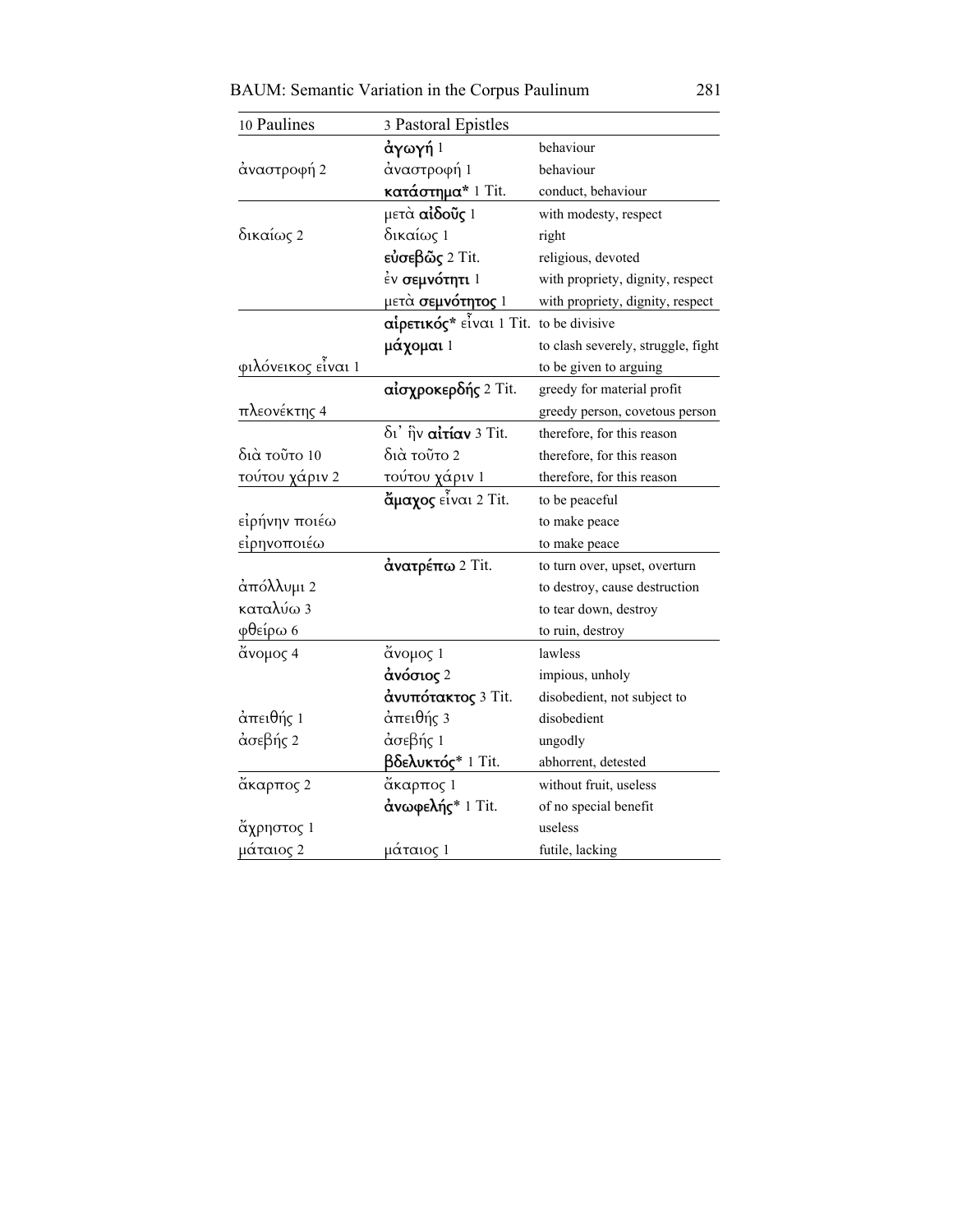282 TYNDALE BULLETIN 59.2 (2008)

| 10 Paulines         | 3 Pastoral Epistles                  |                                 |
|---------------------|--------------------------------------|---------------------------------|
| άγαθός 37           | άγαθός 10                            | good                            |
| άγνός 3             | άγνός 2                              | pure                            |
|                     | άκατάγνωστος* 1 Tit. above criticism |                                 |
|                     | άνεπίλημπτος 3                       | above criticism                 |
| ἄμωμος 4            |                                      | without defect, blameless       |
|                     | άπόδεκτος 2                          | pleasing                        |
| δίκαιος 14          | δίκαιος 3                            | righteous, just                 |
|                     | έγκρατής* 1 Tit.                     | self-controlled                 |
| εὐάρεστος 7         | εὐάρεστος 1                          | pleasing                        |
| καλός 16            | καλός 24                             | good, fine                      |
|                     | κόσμιος 2                            | modest, proper                  |
|                     | <b>νηφάλιος</b> 3 Tit.               | sober, restrained               |
| σεμνός 1            | σεμνός 3                             | honourable, worthy of respect   |
|                     | <b>σώφρων</b> 4 Tit.                 | sensible, moderate              |
|                     | φιλάγαθος* 1 Tit.                    | liking what is good             |
| έπιθυμία 13         | έπιθυμία 6                           | lust, deep desire               |
|                     | <b>ἡδονή</b> * 1 Tit.                | pleasure, passion               |
|                     | άπολείπω 3 Tit.                      | to leave behind                 |
| καταλείπω 3         |                                      | to leave                        |
|                     | άργός 3 Tit.                         | idle, lazy                      |
|                     | βεβηλός 4                            | worldly, godless                |
|                     | βλαβερός 1                           | harmful                         |
| κακός 23            | κακός 5                              | bad                             |
|                     | όργίλος* 1 Tit.                      | angry                           |
| πονηρός 10          | πονηρός 3                            | wicked, morally corrupt, evil   |
| φαυλός 2            | φαυλός 1                             | bad, evil                       |
| άπιστέω 1           | άπιστέω 1                            | to not trust                    |
|                     | άρνέομαι 7 Tit.                      | to deny                         |
|                     | αὐθάδης* 1 Tit.                      | stubborn, arrogant, self-willed |
| ύπερήφανος 1        | <u>ύπερήφανος</u> 1                  | arrogant                        |
| ύψηλός 2            |                                      | arrogant, haughty               |
|                     | αὐτοκατάκριτος*                      | to be condemned by one's        |
|                     | $ε$ ίναι 1 Tit.                      | deeds                           |
| σεαυτόν κατακρίν. 1 |                                      | to condemn oneself              |
| άλήθεια 33          | άλήθεια 14                           | truth                           |
|                     | άφθορία* 1 Tit.                      | integrity, sincerity            |
| είλικρίνεια 3       |                                      | sincerity, purity of motives    |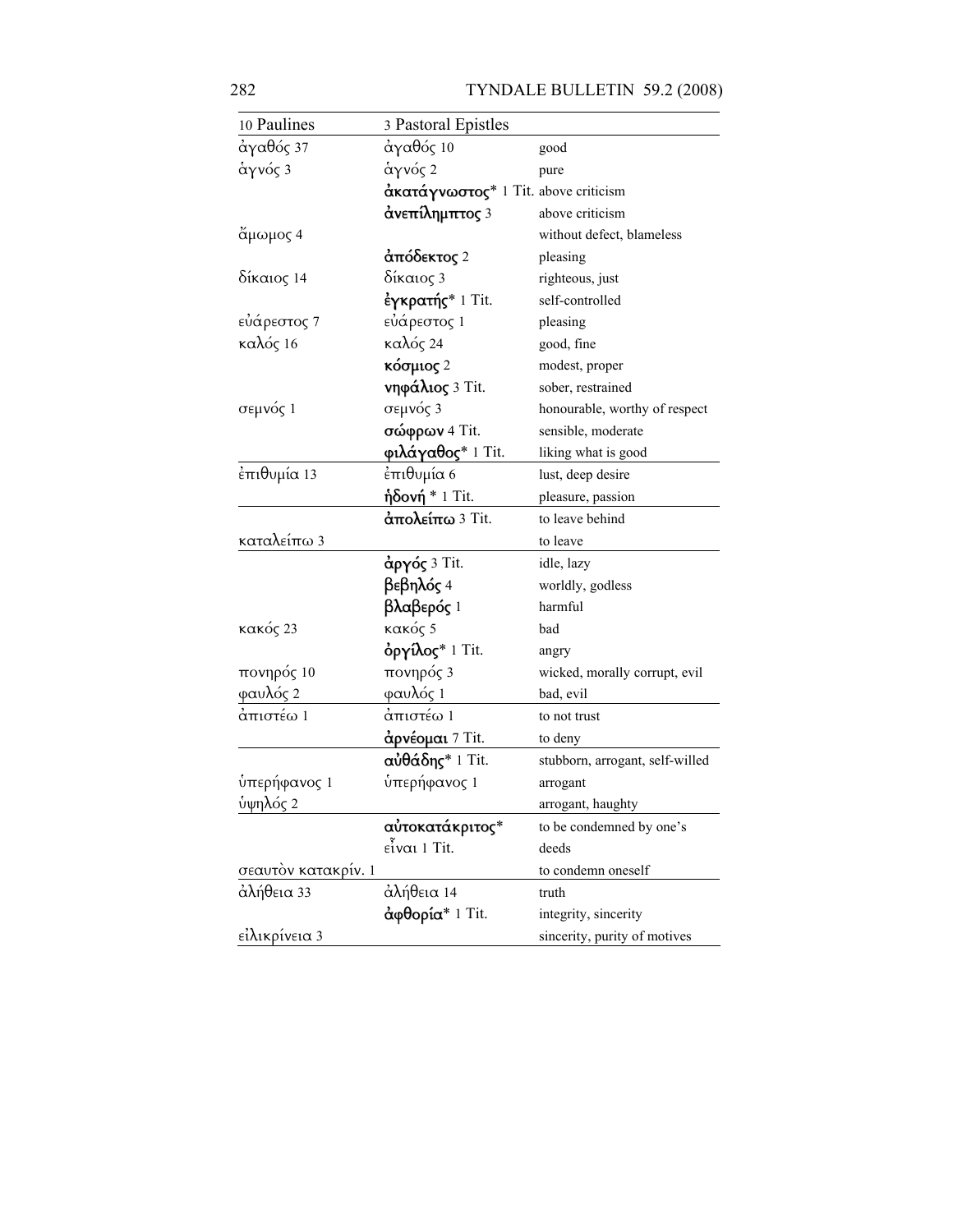BAUM: Semantic Variation in the Corpus Paulinum 283

| 10 Paulines          | 3 Pastoral Epistles         |                               |
|----------------------|-----------------------------|-------------------------------|
| άληθής 3             | άληθής 1                    | true                          |
| άληθινός 1           |                             | real, true                    |
|                      | <b>άψευδής</b> * 1 Tit.     | truthful                      |
|                      | βλάσφημος 2                 | blasphemous, slanderous       |
|                      | διάβολος                    | slanderer                     |
| κατάλαλος 1          |                             | slanderer                     |
| λοίδορος 2           |                             | slanderer                     |
| ἄρχων 4              |                             | ruler, judge                  |
| βασιλεύς 1           | βασιλεύς 3                  | king                          |
|                      | <b>δεσπότης</b> 4 Tit.      | ruler, owner                  |
|                      | δυνάστης 1                  | official                      |
| κύριος 248           | κύριος 27                   | Lord, owner                   |
|                      | διαβεβαιό ομαι 2 Tit.       | to state something with       |
|                      |                             | certainty                     |
| διαμαρτύρομαι 1      | διαμαρτύρομαι τι 3          | to testify, insist            |
| μαρτύρομαι 6         | μαρτύρομαι 2                | to testify, insist            |
|                      | <b>διαπαρατριβή</b> 1       | constant arguing              |
| έρις 7               | έρις 2                      | strife, quarrel               |
|                      | λογομαχία 1                 | argument about words          |
| μάχη 1               | μάχη 2                      | severe clash, conflict        |
|                      | ζήτησις 3 Tit.              | dispute                       |
| διεστραμμένος έστ. 1 |                             | to be misled                  |
|                      | εξέστραπται* 1 Tit.         | to be misled                  |
| διδάσκω 10           | διδάσκω 5                   | to teach                      |
|                      | έντρέφω $1$                 | to train, provide instruction |
|                      | έτεροδιδασκαλέω 2           | to teach a different doctrine |
|                      | σωφρονίζω* 1 Tit.           | to teach                      |
| ὑποτίθημι 1          | ύποτίθημι 1                 | to instruct                   |
| άποκαλύπτομαι 10     |                             | to be revealed                |
|                      | <b>έπιφαίνομαι</b> * 2 Tit. | to illuminate                 |
| φανερὸς γενέσθαι 4   |                             | to be revealed                |
| φανερούμαι 13        | φανεροΰμαι 2                | to cause to be seen, make     |
|                      |                             | known                         |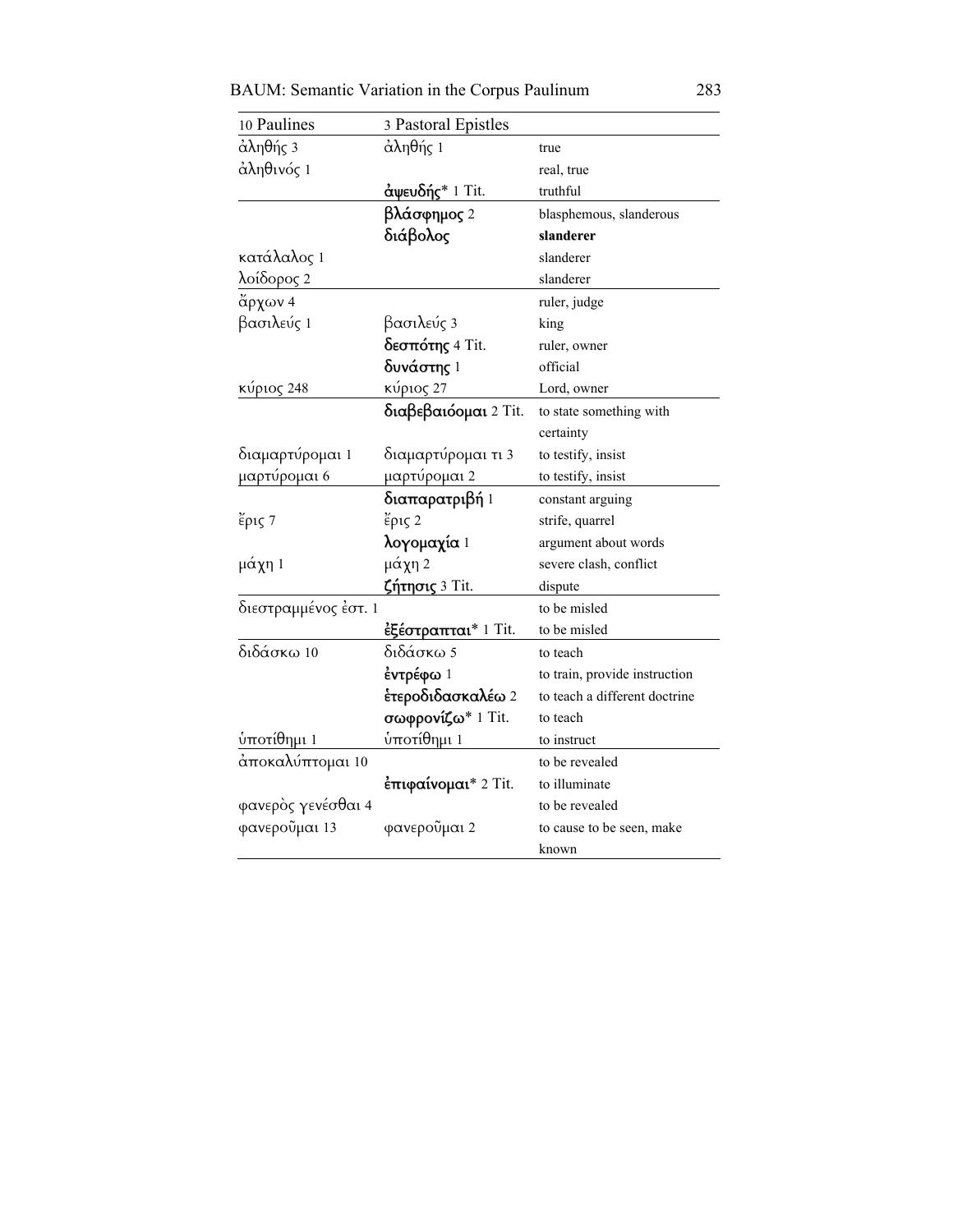| 10 Paulines     | 3 Pastoral Epistles             |                         |
|-----------------|---------------------------------|-------------------------|
|                 | ευσέβεια 10 Tit.                | religion, piety         |
| δικαιοσύνη 52   | δικαιοσύνη 5                    | justice                 |
|                 | θεοσέβεια 1                     | religion                |
| θρησκεία 1      |                                 | religion                |
| φόβος θεοῦ 2    |                                 | fear of God             |
| φόβος κυρίου 1  |                                 | fear of the Lord        |
| ἅγιος 72        | άγιος 4                         | holy, dedicated         |
|                 | <b>ιεροπρεπής</b> * 1 Tit.      | religious, devoted      |
|                 | <b>ὄσιος</b> 2 Tit.             | holy, dedicated         |
| διδάσκαλος 4    | διδάσκαλος 3                    | teacher                 |
|                 | καλοδιδάσκαλος*                 | teacher of what is good |
|                 | 1 Tit.                          |                         |
|                 | $\kappa$ ῆρυξ 2                 | preacher                |
|                 | νομοδιδάσκαλος 1                | Teacher of the law      |
| έπίγειος 5      |                                 | on the earth, human     |
|                 | <b>κοσμικός</b> * 1 Tit.        | earthly, worldly        |
|                 | τά λείποντα 1 Tit.              | lacking, not possessed  |
| τὰ λοιπά 1      |                                 | the remaining           |
|                 | λείπω <sup>*</sup> τινος 2 Tit. | to be in need           |
| ὑστερέω τινος 8 |                                 | to be in need, lack     |
| δικαιόω 25      | δικαιόω 2                       | to put right with       |
| ἐλευθερόω 5     |                                 | to set free             |
| ἐξαγοράζω 4     |                                 | to redeem               |
|                 | λυτρόομαι* 1 Tit.               | to liberate             |
|                 | <b>μαρτυρία</b> 2 Tit.          | witness, testimony      |
| μαρτύριον 3     | μαρύριον 2                      | witness, testimony      |
| άκάθαρτος 3     |                                 | defiled, unclean        |
| κοινός 3        | κοινός 1                        | defiled                 |
|                 | <b>μεμιάμμενος*</b> 1 Tit.      | morally defiled         |
|                 | <b>νομικός</b> * 2 Tit.         | about the law           |
| τοῦ νόμου 17    |                                 | of the law              |
| άρπάζω 3        |                                 | snatch, attack, plunder |
| κλέπτω 5        |                                 | steal                   |
|                 | νοσφίζομαι* 1 Tit.              | embezzle                |
| συλάω 1         |                                 | rob                     |
| άνακαίνωσις 1   | άνακαίνωσις 1                   | renewal                 |
|                 | παλιγγενεσία* 1 Tit.            | rebirth                 |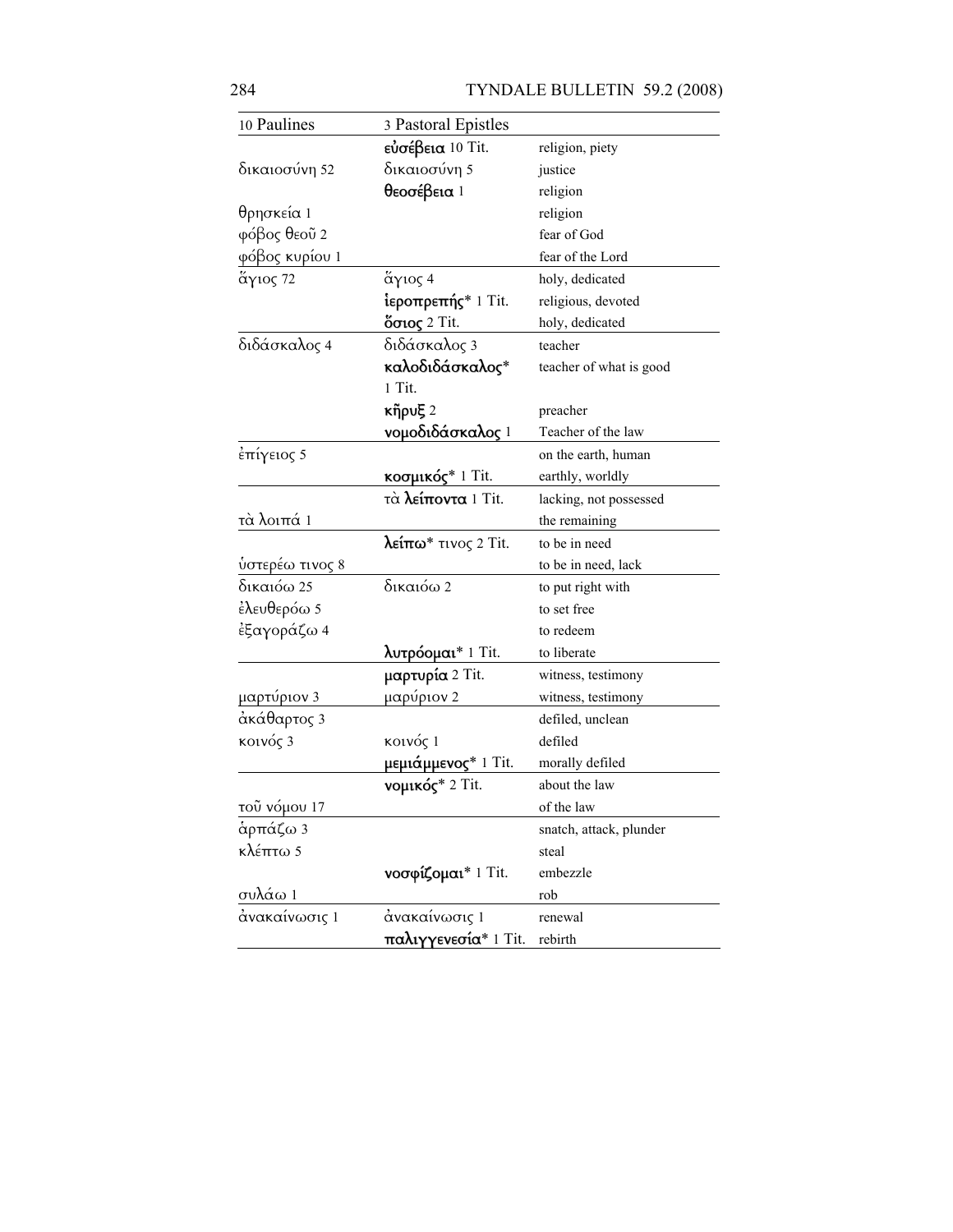| <b>BAUM: Semantic Variation in the Corpus Paulinum</b> |  |  |  |  |  |  |  |  |  | 285 |  |
|--------------------------------------------------------|--|--|--|--|--|--|--|--|--|-----|--|
|--------------------------------------------------------|--|--|--|--|--|--|--|--|--|-----|--|

| 10 Paulines                           | 3 Pastoral Epistles             |                                |
|---------------------------------------|---------------------------------|--------------------------------|
| άθετέω 3                              | άθετέω 3                        | to reject, regard as invalid   |
|                                       | <mark>παραιτέομαι</mark> 4 Tit. | to reject                      |
| μέθυσος 2                             |                                 | drunkard                       |
|                                       | <b>πάροινος</b> 2 Tit.          | drunkard                       |
|                                       | πειθαρχέω* 1 Tit.               | to obey                        |
| $\mathfrak{\dot{\text{u}}}$ πακούω 11 |                                 | to obey                        |
| ύποτάσσομ <u>αι 20</u>                | ύποτάσσομαι 3                   | to bring under control         |
| ἴδιος 28                              | ίδιος 15                        | one's own, peculiar,           |
|                                       |                                 | individually                   |
|                                       | <b>περιούσιος</b> 2 Tit.        | peculiar                       |
| έξουθενέω 8                           |                                 | despise                        |
| καταφρονέω 2                          | καταφρονέω 2                    | despise                        |
|                                       | περιφρονέω* 1 Tit.              | disregard                      |
|                                       | πλήκτης* 1 Tit.                 | bully                          |
| ὑβριστής 1                            | ύβριστής 1                      | insolent person, insulter      |
|                                       | ποικίλος 2 Tit.                 | of various kinds               |
| πολυποίκιλος 1                        |                                 | manifold                       |
| πολύς 73                              | <u>πολύς 9</u>                  | many                           |
|                                       | σώφρων είναι 4 Tit.             | to be moderate                 |
| φρον. είς τὸ σωφρον.                  |                                 | to be moderate                 |
| άναμιμνήσκω 2                         | άναμιμνήσκω 1                   | cause to remember, remind      |
| έπαναμιμνήσκω 1                       |                                 | to remind                      |
|                                       | <mark>ὑπομιμνήσκω</mark> 2 Tit. | to remind                      |
| άγάπη 65                              | $\dot{\alpha}$ γάπη 10          | love                           |
|                                       | φιλανθρωπία* 1 Tit.             | affection for people           |
| πλάνος 1                              |                                 | deceitful                      |
|                                       | φρεναπάτης* 1 Tit.              | deceiver                       |
| σπουδάζω 3                            | σπουδάζω 4                      | to be eager                    |
|                                       | φροντίζω* 1 Tit.                | to keep thinking about, ponder |
| συμφέρω 5                             |                                 | to be advantageous             |
| ώφελέω 4                              |                                 | to help, accomplish            |
|                                       | <b>ώφέλιμος</b> εἶναι 4 Tit.    | to be beneficial               |

*Of the roughly eighty Pastoral letter words of Titus (printed in bold) seventy are relatively close synonyms to the vocabulary of the ten Paulines.* Exceptions include some proper nouns as well as a couple of terms closely related to special subjects like γενεαλογία or µῦθος.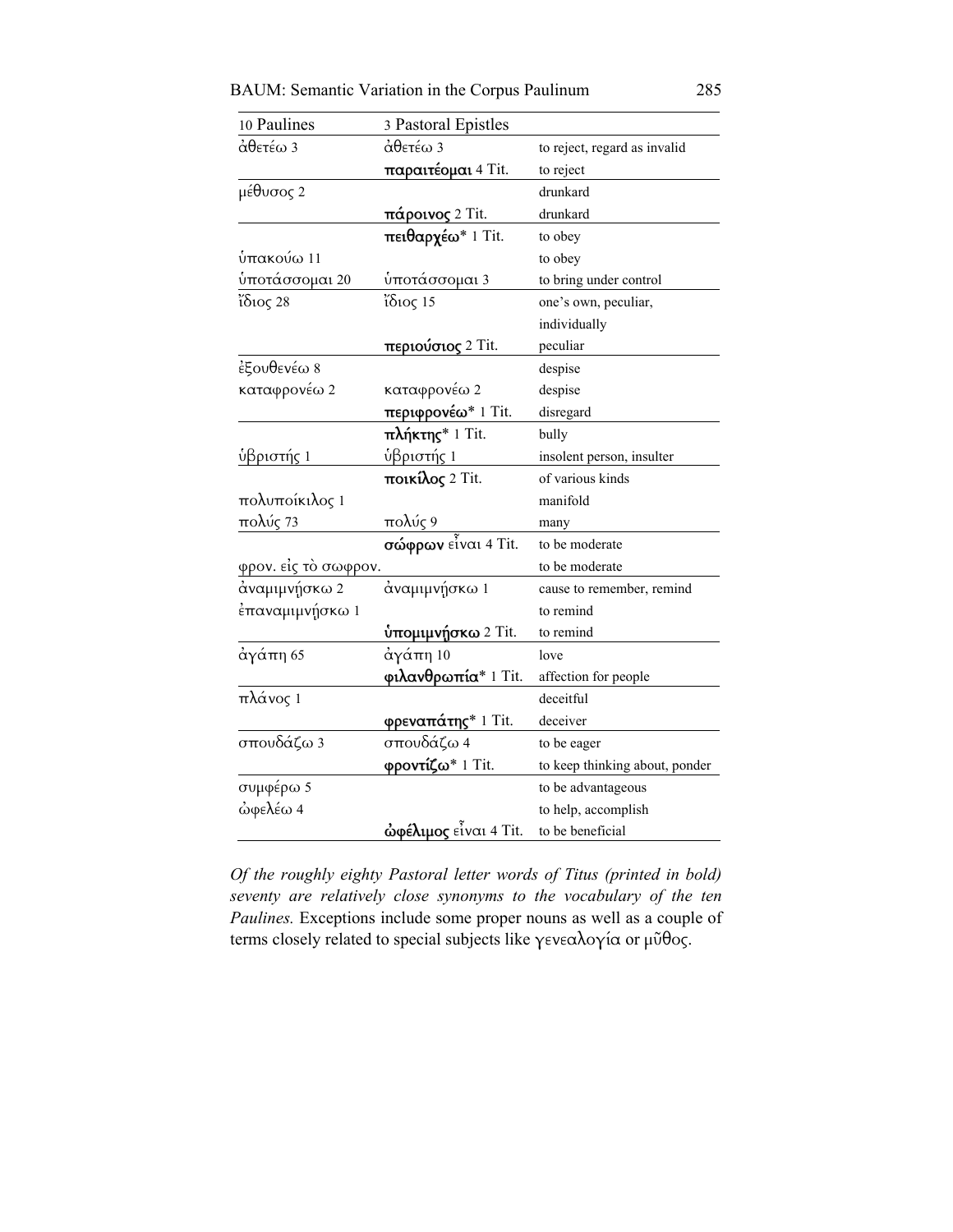# *1.4 The Semantic Relationship between the Pastoral Epistles and the Ten Paulines*

In order to get a better impression of the distinctive vocabulary of the Pastoral Epistles, I choose two paragraphs with a percentage of distinctive words that is far above average. All the words that occur only in the Pastoral Epistles within the *Corpus Paulinum* (the words in red in Harrison's book) have been highlighted by bold print, e.g.  $\frac{\partial \pi}{\partial \mu}$  Words that only occur in Titus, but not in the other twelve Pauline Epistles are marked with an asterisk, e.g.  $\lambda \epsilon \hat{\mathbf{m}} \text{ovra}^*$ . After each distinctive word, the frequency of its occurrence in the Pastoral Epistles is stated in parentheses:  $\pi$ ρεσβυτέρους (5).

Titus 1:5-9: Τούτου χάριν άπέλιπόν (3) σε έν Κρήτη, ίνα τα λείποντα\* (2) ἐπιδιορθώσῃ\* (1) καὶ καταστήσῃς κατὰ πόλιν πρεσβυτέρους (5), ὡς ἐγώ σοι διεταξάµην, <sup>6</sup>εἴ τίς ἐστιν ἀνέγκλητος, µιᾶς γυναικὸς ἀνήρ, τέκνα ἔχων πιστά, µὴ ἐν κατηγορία (2) ἀσωτίας ἢ ἀνυπότακτα (3). <sup>7</sup>δεῖ γὰρ τὸν ἐπίσκοπον άνέγκλητον εἶναι ὡς θεοῦ οἰκονόμον, μὴ **αὐθάδη\*** (1), μὴ **ὀργίλον\*** (1), μὴ πάροινον (2), μὴ πλήκτην (2), μὴ αἰσχροκερδῆ (2),  $\delta \dot{\alpha} \lambda \lambda \dot{\alpha}$ φιλόξενον (2) φιλάγαθον\* (1) σώφρονα (4) δίκαιον ὅσιον (2) έγκρατῆ<sup>\*</sup> (1), <sup>9</sup> ἀντεχόμενον τοῦ κατὰ τὴν διδαχὴν πιστοῦ λόγου, ἵνα δυνατὸς ἦ καὶ παρακαλεῖν ἐν τῇ διδασκαλία τῇ **ὑγιαινούσῃ** (8) καὶ τοὺς ἀντιλέγοντας ἐλέγχειν.

This pericope taken from the Pastoral Epistles can be brought in line with the semantics of the ten Paulines by substituting the majority of the bold-printed distinctive vocabulary with words from the above list of pragmatic synonyms taken from the ten other Paulines. These synonyms have been underlined below. By means of this simple change, the amount of distinctive vocabulary decreases in Titus 1:5-9 from seventeen words to five words or (in terms of percentage) from twenty-one percent to six percent.

Titus 1:5-9: Τούτου χάριν κατέλιπόν σε έν Κρήτη, ίνα τα λοιπά ἐπιδιορθώσῃ\* (1) καὶ καταστήσῃς κατὰ πόλιν ἐπισκόπους, ὡς ἐγώ σοι διεταξάµην, <sup>6</sup>εἴ τίς ἐστιν ἀνέγκλητος, µιᾶς γυναικὸς ἀνήρ, τέκνα ἔχων πιστά, μὴ ἐν κατηγορία (2) ἀσωτίας ἢ <u>ἀπειθῆ</u>. <sup>7</sup>δεῖ γὰρ τὸν ἐπίσκοπον ἀνέγκλητον εἶναι ὡς θεοῦ οἰκονόµον, µὴ ὑπερήφανον, µὴ ὀργίλον\* (1), µὴ µέθυσον, µὴ ὑβριστήν, µὴ πλεονέκτην, <sup>8</sup>ἀλλὰ φιλόξενον (2) <u>ἀγαθὸν</u> εὐάρεστον δίκαιον άγιον άγνόν, <sup>9</sup>άντεχόμενον τοῦ κατὰ τὴν διδαχὴν πιστοῦ λόγου,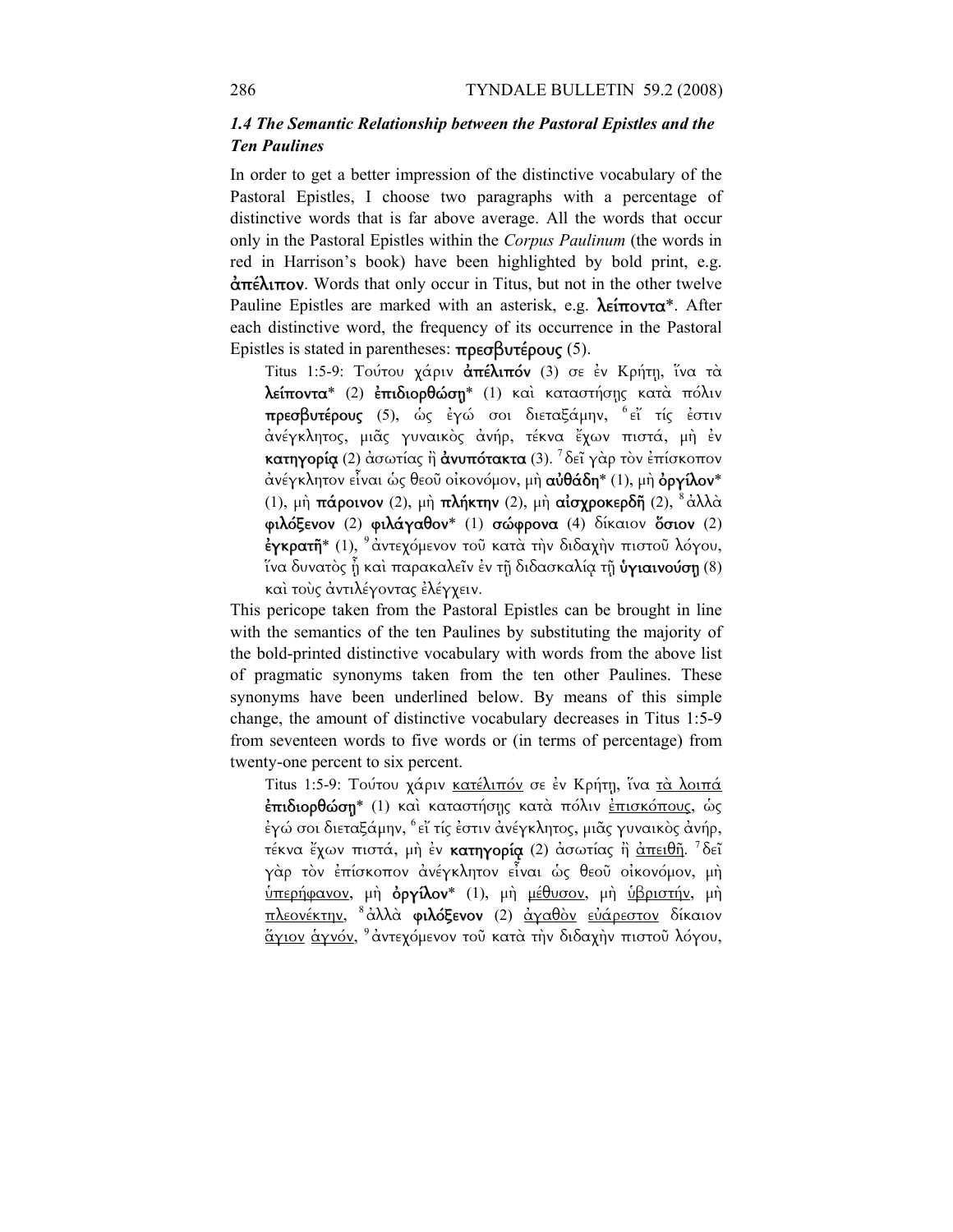ἵνα δυνατὸς ἦ καὶ παρακαλεῖν ἐν τῇ διδασκαλία τῇ **ὑγιαινούσῃ** (8) καὶ τοὺς ἀντιλέγοντας ἐλέγχειν.

The second example is taken from Titus 3:8-11:

Titus 3:8-11: Πιστὸς ὁ λόγος· καὶ περὶ τούτων βούλοµαί σε διαβεβαιοῦσθαι (2), ἵνα φροντίζωσιν\* (1) καλῶν ἔργων προΐστασθαι οἱ πεπιστευκότες θεῷ· ταῦτά ἐστιν καλὰ καὶ άφέλιμα (4) τοῖς ἀνθρώποις. <sup>9</sup>μωρὰς δὲ ζητήσεις (3) καὶ γενεαλογίας (2) καὶ ἔρεις καὶ µάχας νοµικὰς\* (2) περιΐστασο (2)· είσιν γαρ άνωφελεΐς\* (1) και μάταιοι. <sup>10</sup> αίρετικον\* (1) ἄνθρωπον μετά μίαν καὶ δευτέραν νουθεσίαν παραιτοῦ (4), <sup>11</sup> εἰδὼς ὅτι ἐξέστραπται\* (1) ὁ τοιοῦτος καὶ ἁµαρτάνει ὢν αὐτοκατάκριτος\* (1).

After replacing the majority of distinctive vocabulary with synonyms from the ten Paulines, the percentage of distinctive words in Titus 3:8- 11 is no longer twenty-one percent, but rather five percent.

Titus 3:8-11: Πιστὸς ὁ λόγος· καὶ περὶ τούτων βούλοµαί σε διαµαρτύρεσθαι, ἵνα σπουδάζωσιν περὶ καλῶν ἔργων προΐστασθαι οί πεπιστευκότες θεῷ· ταῦτά ἐστιν καλά καὶ ώφελεῖ τοῖς ἀνθρώποις. <sup>9</sup>µωρὰς δὲ ζητήσεις (3) καὶ γενεαλογίας (2) καὶ ἔρεις καὶ µάχας ὑπὲρ τοῦ νόµου περιΐστασο (2)· εἰσὶν γὰρ ἄχρηστοι καὶ µάταιοι. <sup>10</sup>φιλόνεικον ἄνθρωπον µετὰ µίαν καὶ δευτέραν νουθεσίαν ἀθετεῖ, <sup>11</sup>εἰδὼς ὅτι διεστραµµένος ἐστιν ὁ τοιοῦτος καὶ ἁµαρτάνει ἑαυτὸν κατακρινῶν.

In the same way one could largely free the whole Epistle to Titus as well as the two Epistles to Timothy from their distinct words with the help of the vocabulary of the ten Paulines. *One may thin out the comparatively rich vocabulary of the Pastoral Epistles with little effort, so that it correlates in its type-token-ratio to the other ten Paulines.*

# **2. The Stylistic Peculiarities of the Pastoral Epistles from a Linguistic Perspective**

It goes without saying that these findings, in and of themselves, offer no answer to the question of authorship of the Pastoral Epistles.13 Vocabulary statistics are simply inadequate to that task. Rather, I hope to show that the semantic peculiarities of the Pastorals Epistles, viewed

-

<sup>&</sup>lt;sup>13</sup> For a recent overview of the current debate (especially in the commentaries) cf. J. Herzer in *ThLZ* 192 (2004): 1267-82.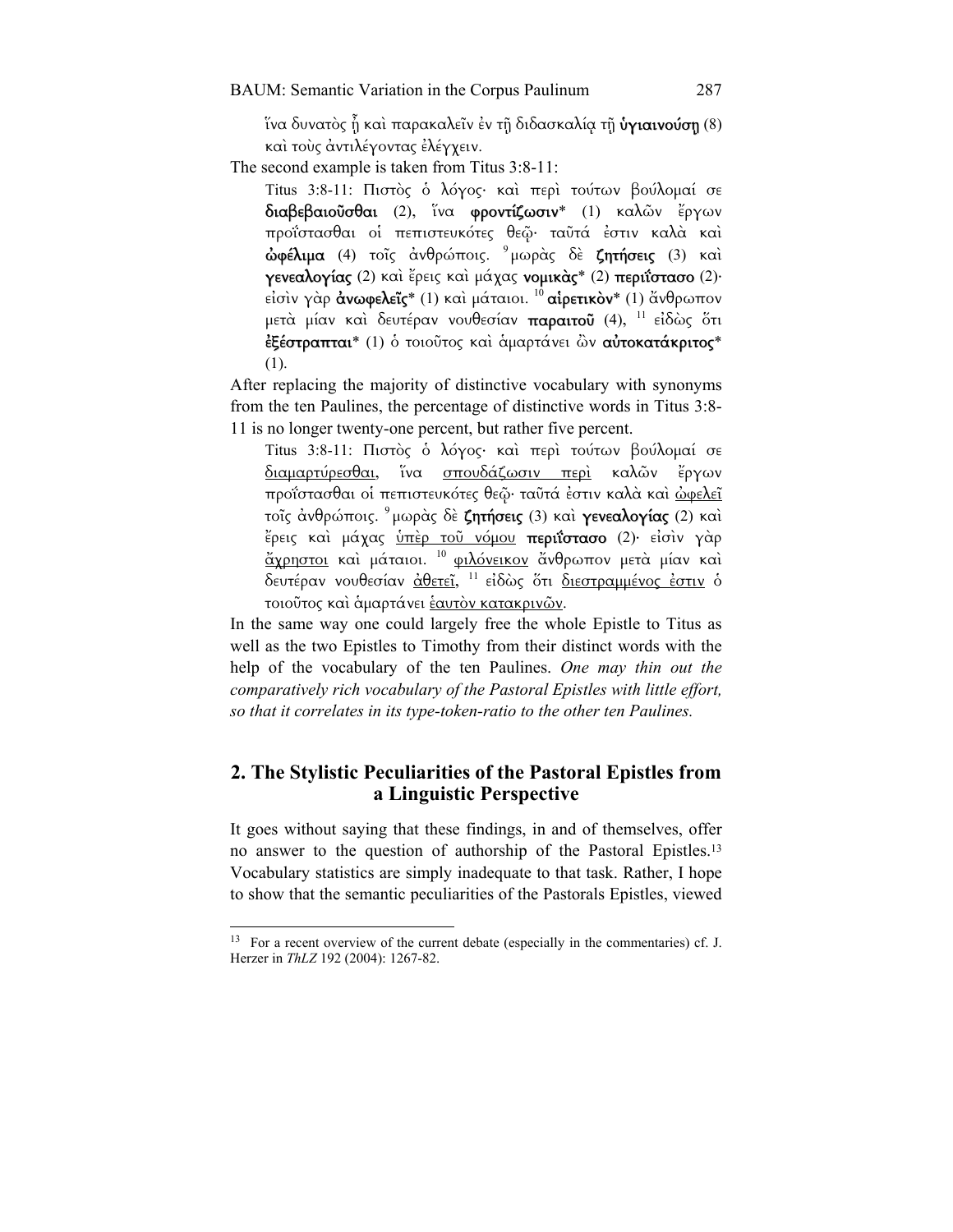as part of the *Corpus Paulinum*, may be reasonably interpreted with the help of some recently developed categories of linguistics. It seems to me that the distinction that modern linguistic research has drawn between oral and written speech is especially relevant for our purposes. It may shed new light on the characteristic features which cause the three Pastoral Epistles to appear to be different from the other Pauline Epistles. In what follows, I want to apply the semantic data as presented above to a cognate thesis about Pauline syntax (2:1) and offer my own provisional thesis regarding Pauline vocabulary (2:2). What follows is a short reflection on the peculiar usage of noninflected words in the *Corpus Paulinum* (2:3).

### *2.1 Retrospect: Pauline Syntax*

M. Reiser's thought-provoking article 'Paulus als Stilist' provided the stimulus for the following linguistic interpretation regarding the semantic richness of the Pastorals. The Pauline Epistles feature several parentheses (independent insertions that break up the construction of the super ordinate sentence<sup>14</sup>) as well as several instances of anacoluthon (inadequate execution of sentence structure15). The deficiencies of Pauline syntax, resented even by ancient readers like Origen, are interpreted by Reiser on the basis of linguistic research as typical characteristics of orality. He writes, Paul 'wrote down something that no one before him had ever wanted to write down: ... spoken language of a competent speaker with the typical characteristics of spontaneous speech'.16

Beginning in the 1960s linguistic research has intensified its study of orality. Through detailed comparisons with written language the peculiarities of both forms of communication have been further explored. Sudden breaks in sentence structure as well as shifts within the syntactical construction (especially the occurrence of anacoluthon and parenthesis) have been identified as typical features of oral communication. These findings belong to the generally accepted results

<sup>14</sup> Cf. BDR § 465.

<sup>15</sup> Cf. BDR § 466-70.

<sup>16</sup> M. Reiser, 'Paulus als Stilist', *SEA* 22 (2001): 151-65, here 157.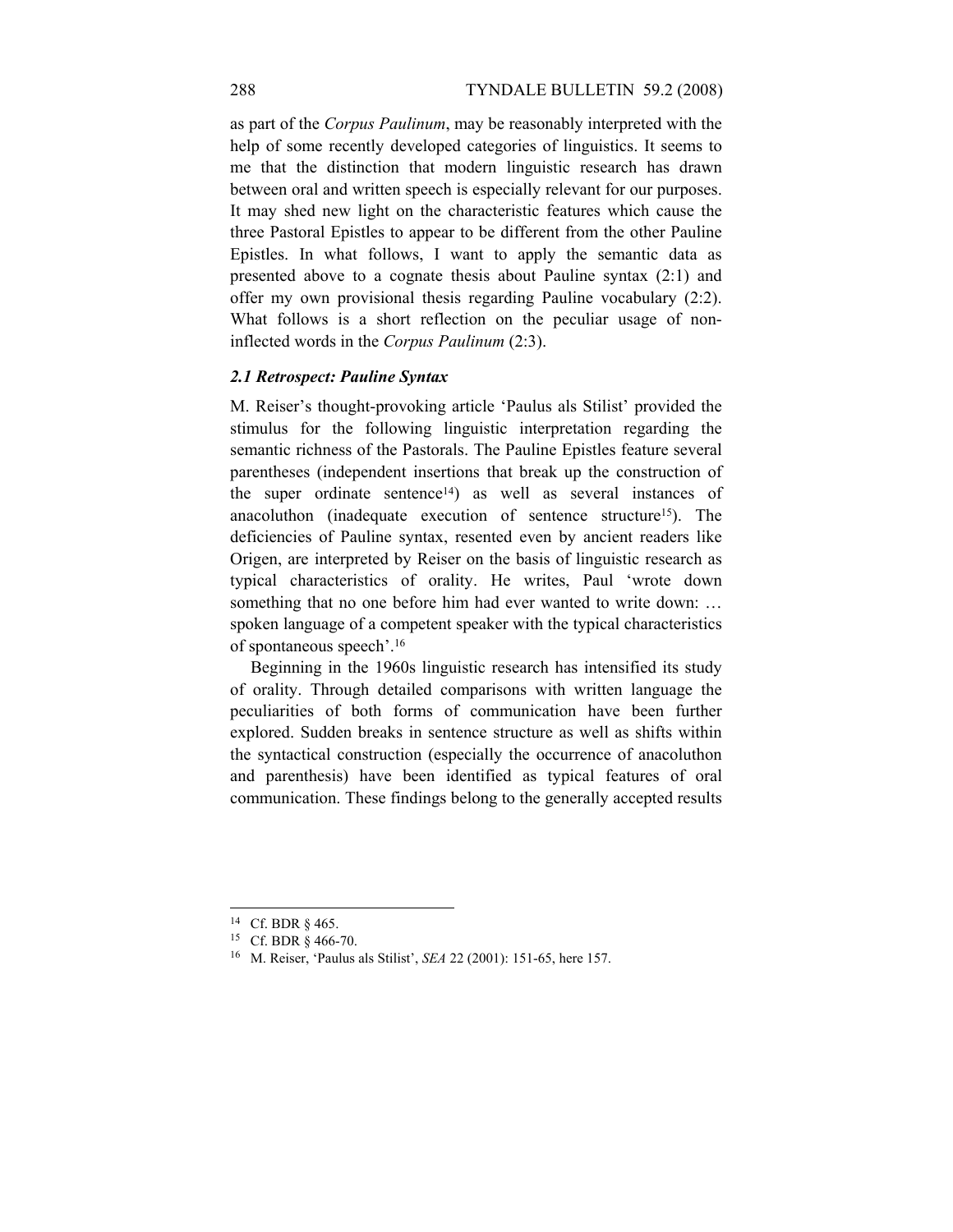of linguistic research on orality17 and are relevant for the stylistic analysis of Paul's letters, as Reiser's observations have shown.

In the Pastoral Epistles, however, we seldom find this irregular and wooden sentence structure visible in the other Pauline letters.18 Already Holtzmann has summarised his appropriate observations by saying, 'The characteristic breakdowns of sentence construction that result from an abundance of thoughts are missing'. Holtzmann argued that the sentence structure of the Pastoral Epistles gives the mere illusion of clarity of the sort 'that those works that are mere artificial constructs so often display'.19 This far-reaching conclusion is not further supported or substantiated. From a linguistic standpoint, however, the syntactical features allow—strictly speaking—only one conclusion, *namely that the correct sentence structure of the Pastoral Epistles is not as close to spoken language as the less regimented sentence structure of the other ten Paulines.*

### *2.2 Thesis: Pauline Vocabulary*

-

In the same way the semantic peculiarities of the Pastorals can be explained in terms of the linguistic distinction between spoken and written language. According to modern linguistics, (conceptually) oral communication is generally characterised by little variation in the choice of words or (in technical terms) by a low type-token ratio.20 This linguistic insight corresponds exactly to the findings presented above: the relation between vocabulary (types) and semantic inventory (tokens) is different in the Pastoral Epistles than in the other ten Paulines. While Philippians contains only seventy-five distinctive words, 1 Timothy (with approximately the same length) has 129 distinctive words (1:1). And while the ten Paulines only make use of the word  $\alpha$ ναστροφή (2/1) to denote lifestyle, the Pastoral Epistles also use the (pragmatic) synonyms ἀγωγή and κατάστηµα (1:3). *With* 

<sup>17</sup> Cf. J. Schwitalla, *Gesprochenes Deutsch: Eine Einführung* (Grundlagen der Germanistik 33; Berlin: Schmidt, 1997): 66-112: 'Syntaktische Kategorien', here 83- 95.

<sup>18</sup> M. Reiser, *Sprache und literarische Formen des Neuen Testaments: Eine* 

<sup>&</sup>lt;sup>19</sup> H. J. Holtzmann, *Die Pastoralbriefe*, 100-4, here 103. <sup>20</sup> E.g. P. Koch and W. Oesterreicher, 'Schriftlichkeit und Sprache', *Schrift und Schriftlichkeit: Ein interdisziplinäres Handbuch internationaler Forschung*  (Handbücher zur Sprach- und Kommunikationswissenschaft 10/1-2; Berlin: de Gruyter, 1994/96): I, 587-604, here 591.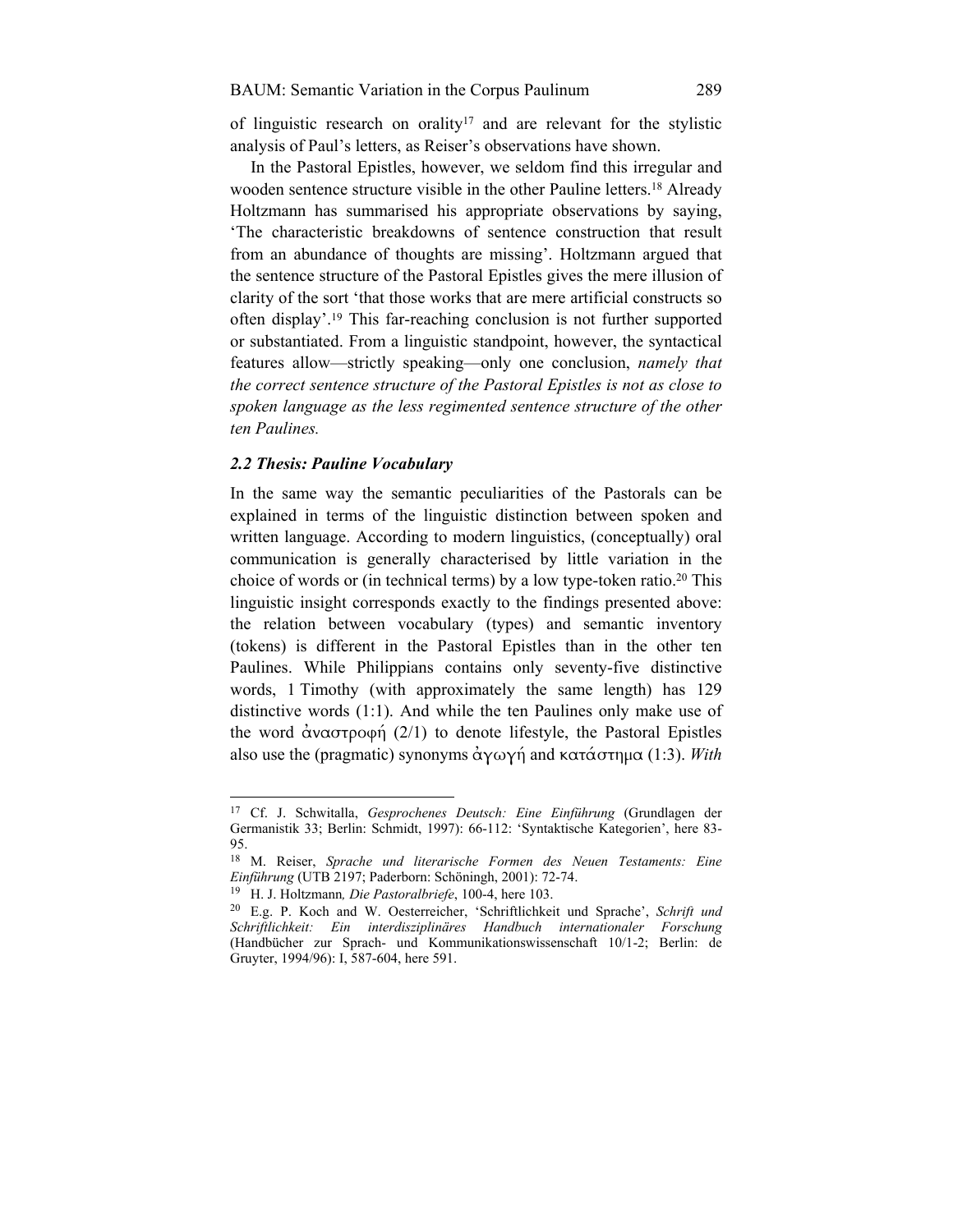*their richer semantics, the Pastoral Epistles are closer to (conceptual) writing than the other ten Paulines.*

Linguistics gives a simple answer to the question as to why written expressions generally tend to feature richer vocabulary than oral communication. It is assumed that 'the opportunity to use a comparatively rich vocabulary is provided by a sufficient amount of time for composition'.21 When someone composes a written text, he usually takes more time and accordingly invests more care in writing than a speaker who expresses himself spontaneously and (due to the lack of time) uses those words that are most familiar to him. Holtzmann has deduced from his observations regarding the vocabulary of the Pastoral Epistles, that the 'personality' of their author may be easily distinguished from Paul's on account of the semantic differences of these letters.22 The insights of modern linguistics, however, should lead to a more cautious inference. Our findings with regard to the vocabulary of the Pastoral Epistles only justify the conclusion *that their author has expressed himself more carefully and probably had more time at his disposal than the author (or the authors) of the other ten Paulines.* Whether the authors of these groups of letters are actually identical or not cannot be decided without considering other (more important) criteria.

### *2.3 Prospect: The Non-inflected Words of the* **Corpus Paulinum**

As far as further stylistic peculiarities of the Pastoral Epistles are concerned, Holtzmann has listed about twenty 'particles' that occur in the ten Paulines, but are missing in the three Pastorals.23 Harrison has enlarged this list and mentions 112 'particles'.24 Both scholars use the word 'particles' in a general sense as a collective term for non-inflected words, more specifically adverbs, conjunctions, modal particles and prepositions. However, the significance of Harrison's list is limited. First of all, not even twenty of the 112 words listed occur in more than five of the ten Paulines. Secondly, only about thirty of Harrison's

-

<sup>21</sup> P. Koch and W. Oesterreicher, *Gesprochene Sprache in der Romania: Französisch, Italienisch, Spanisch* (Romanistische Arbeitshefte 31; Tübingen: Niemeyer, 1990): 102-4.

<sup>22</sup> H. J. Holtzmann*, Die Pastoralbriefe*, 93-100, here 99. 23 H. J. Holtzmann*, Die Pastoralbriefe*, 100-1. 24 P. N. Harrison, *The Problem of the Pastoral Epistles*, 36-37.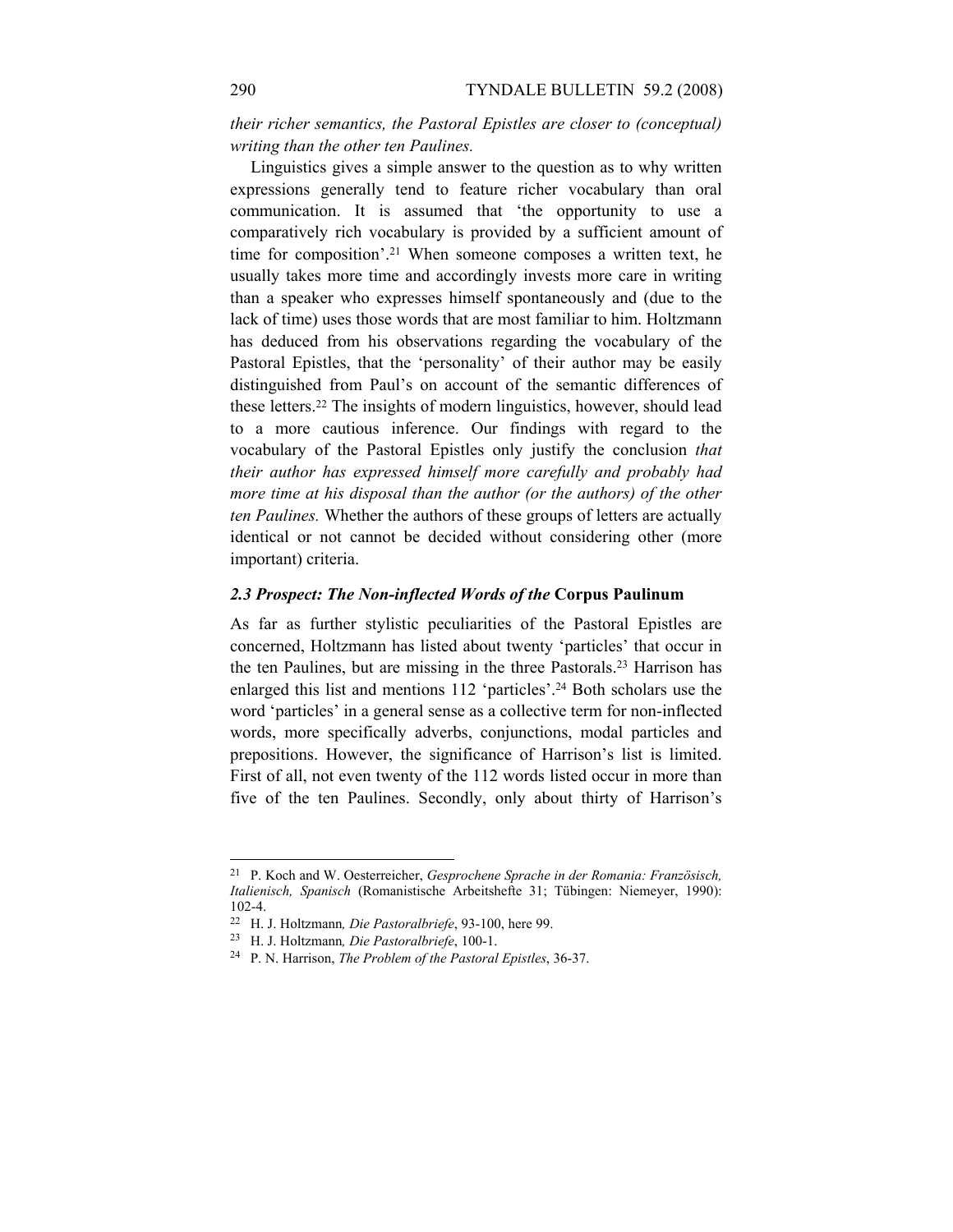'particles' occur at least ten times in the ten letters, which are, taken as a whole, about eight times as long as the Pastoral Epistles.

It is still remarkable, however, that some non-inflected words, which occur in the ten letters some twenty, thirty or forty times, are entirely missing in the Pastorals. In order to evaluate these results, it would be necessary to verify, whether similar peculiarities are visible in other letters or groups of letters within the *Corpus Paulinum*. To my knowledge, such a crosscheck has never been undertaken.

Incidentally, subsequent to the observations of Holtzmann and Harrison, classicists have unearthed significant insights regarding the usage of particles in Greek literature of the classical and Hellenistic period. It has been shown, for example, that some authors prefer certain particles in dialogical texts, while using other particles primarily in non-dialogical texts.25 In light of these and numerous other findings, the undifferentiated and outdated arguments of both Holtzmann and Harrison should no longer be adopted without close scrutiny in Pauline studies. The use of particles in the *Corpus Paulinum* demands a new and thoroughgoing analysis, which incorporates the latest research in the classics.

# **3. Conclusion**

Contrary to some isolated allegations, the vocabulary of the Pastoral Epistles is significantly richer than that of the other ten Paulines. However, the distinctive words of the Pastoral Epistles are for the most part relatively close semantic neighbours or (pragmatic) synonyms to the vocabulary of the other Pauline Epistles. The vocabulary of the Pastorals can easily be made to conform to the (semantically) poorer vocabulary of the ten Paulines by substituting the distinctive words of the Pastoral Epistles with synonyms from the other Paulines. *From a linguistic point of view, the semantic richness of the Pastoral Epistles, like their comparatively regular syntax, points to the fact that their author had more time to formulate his texts than the author (or authors) of the other ten Paulines. The style of the Pastoral Epistles is* 

<sup>25</sup> Cf. especially Y. Duhoux, 'Grec écrit et grec parlé. Une étude contrastive des particules aux Ve-IVe siècles' in *New Approaches to Greek Particles*, ed. A. Rijksbaron (Amsterdam Studies in Classical Philology 7; Amsterdam: Gieben, 1997): 15-48, and the literature listed.